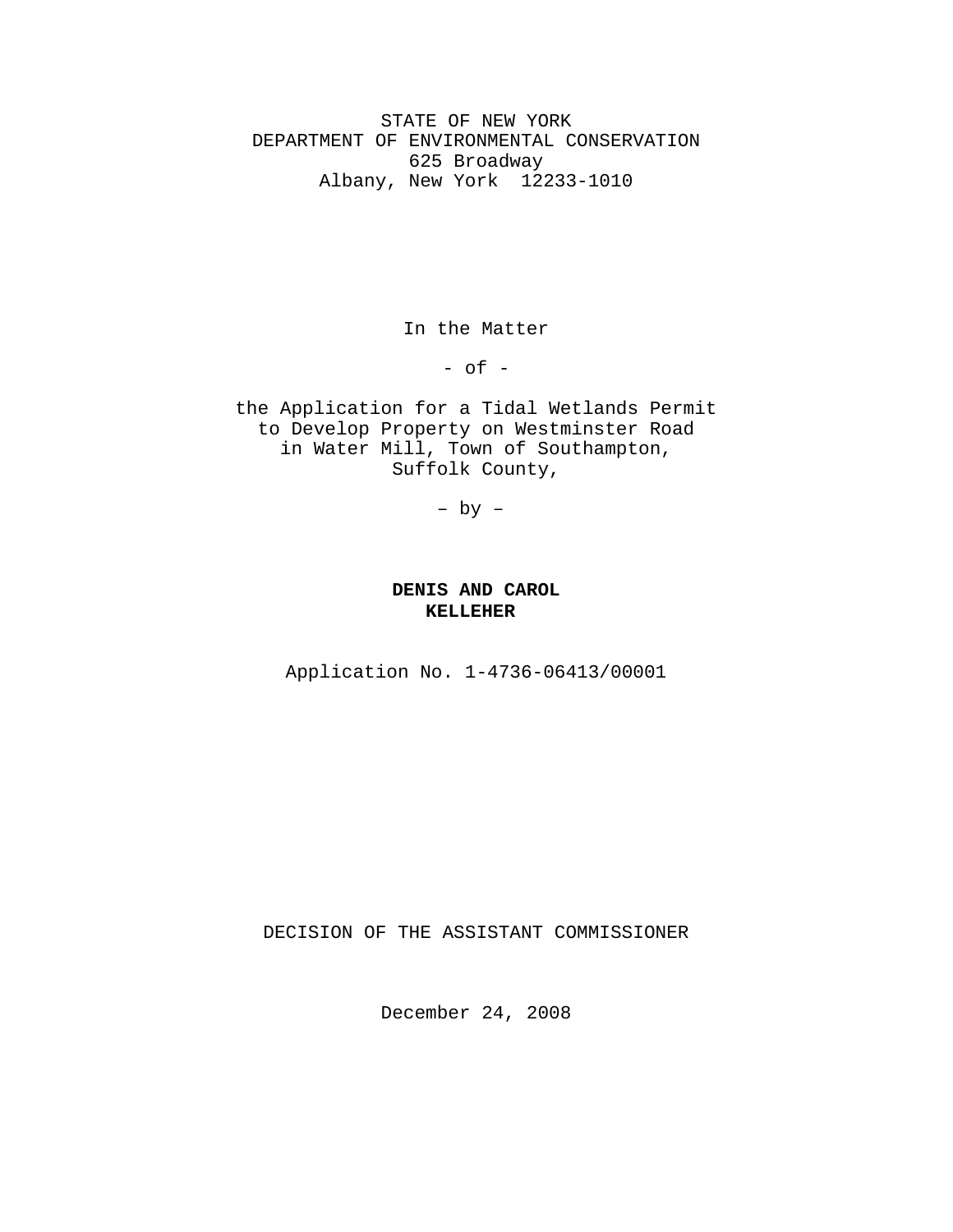### DECISION OF THE ASSISTANT COMMISSIONER<sup>1</sup>

Denis and Carol Kelleher ("applicants" or "Kellehers") filed an application with the New York State Department of Environmental Conservation ("Department") for a tidal wetlands permit to construct a two-story, single-family dwelling with an on-site waste water treatment system on a parcel they own on Westminster Road in Water Mill, Town of Southampton, Suffolk County ("project").

In conjunction with their permit application, applicants request variances from two development restrictions contained in section 661.6(a) of title 6 of the Official Compilation of Codes, Rules and Regulations of the State of New York ("6 NYCRR"), specifically:

(1) the restriction in 6 NYCRR 661.6(a)(1) requiring that principal buildings be set back at least 75 feet landward from the most landward edge of any tidal wetland, in that the residence would be as close as 33 feet from the boundary of a tidal wetland associated with Calf Creek, a tributary of Mecox Bay; and

(2) the restriction in 6 NYCRR 661.6(a)(2) requiring that any on-site sewage disposal system be set back at least 100 feet landward from the most landward edge of any tidal wetland, in that the Kellehers' system would be as close as 44 feet from the tidal wetland boundary.

The matter was assigned to Administrative Law Judge ("ALJ") Edward Buhrmaster, who prepared the attached hearing report. The ALJ recommends that the permit application, including the requested variances, be denied. I adopt the ALJ's hearing report as my decision in this matter, subject to my comments below.

The Kellehers have the burden of proof to demonstrate that their project would be in compliance with the provisions governing issuance of a tidal wetlands permit (see 6 NYCRR 624.9[b]), as well as the burden of showing that a variance from any of the relevant development restrictions should be granted (see 6 NYCRR 661.11[a]).

<sup>&</sup>lt;sup>1</sup> By memorandum dated November 24, 2008, Commissioner Alexander B. Grannis delegated his decision making authority in this matter to Assistant Commissioner for Hearings and Mediation Services Louis A. Alexander. A copy of this memorandum is being forwarded to the parties in this proceeding, together with the Decision.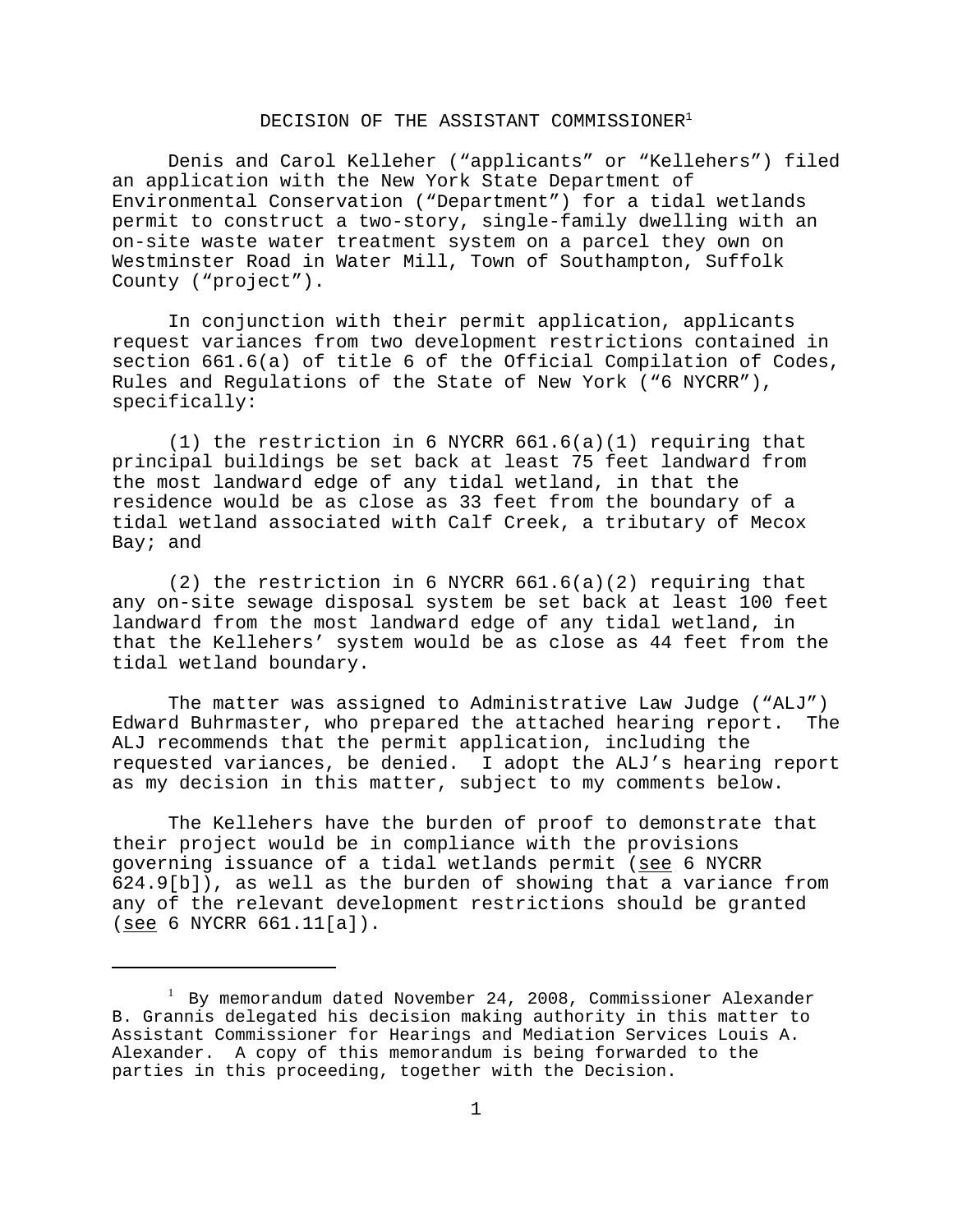The Kellehers have failed to meet these burdens. As discussed in the ALJ's hearing report, the project would not be compatible with the public health and welfare (see 6 NYCRR 661.9[c][1]), given, in part, the risk of shellfish contamination, and would have an undue adverse impact on the values of the adjacent tidal wetland (6 NYCRR 661.9[c][3]), particularly those values for marine food production, wildlife habitat, flood and hurricane and storm control, cleansing ecosystems, absorption of silt and organic material, and recreational fishing.

Both the proposed residence and the sewage disposal system are not set back sufficiently from the wetland to meet the development restrictions at 6 NYCRR  $661.6(a)(1)$  and  $(2)$ . Although the Kellehers demonstrated that practical difficulties exist in complying with these development restrictions, granting the requested variances would have an undue adverse impact on wetland values.

In addition, this project must be denied on the basis of the same impacts that support the denial of the variances. An additional ground for permit denial is the project's incompatibility with public health and welfare, because, as Department staff testified, the pathogens and toxins associated with the septic system could be expected to impact water quality, thereby affecting shellfishing, crabbing, clamming and fishing in the creek and, by extension, the bay to which it is connected.

At the issues conference, Department staff proposed a new objection to permit issuance: an alleged failure of the project to comply with a development restriction at 6 NYCRR 661.6(a)(8), which requires that runoff control measures, including dry wells, be designed and constructed to handle the runoff produced on a project site by a five-year storm ("runoff control measures"). The Kellehers objected to this as an issue for adjudication because it was raised for the first time at the issues conference, with no prior notice so they could develop a response. Department staff stated at the issues conference that it had not identified the issue until the day before the hearing, while reviewing the Kellehers' dry well design calculations.

Although the ALJ ultimately ruled that the issue be heard, he noted that he shared the Kellehers' frustration that staff's review of the application had not been careful enough to identify the issue sooner. The hearing then proceeded on all issues identified through staff's objections to permit issuance, with the Kellehers offering testimony to show that their dry well is adequately designed for its intended purpose, which is to handle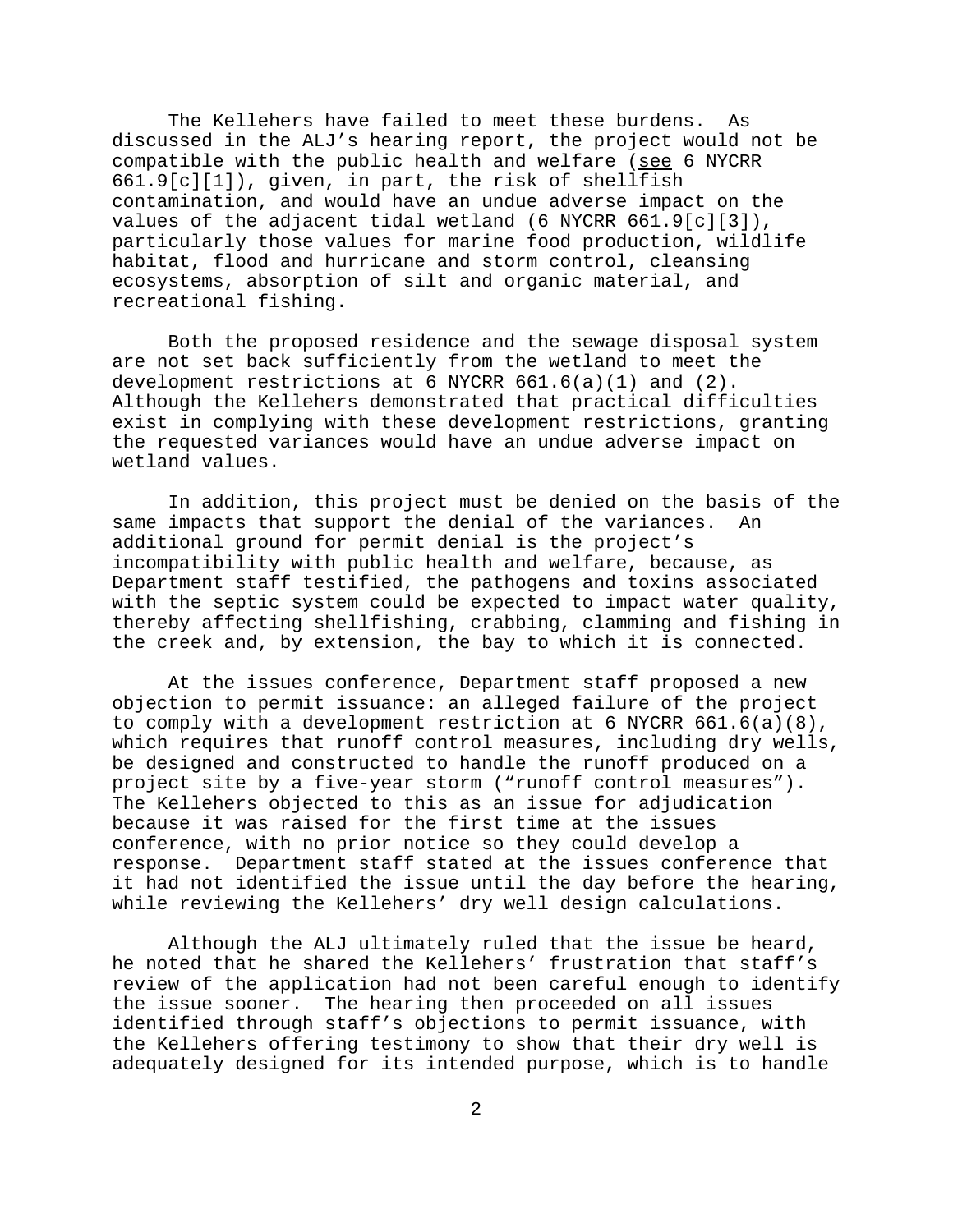runoff from the roof of their proposed house. The ALJ's hearing report draws no conclusions about runoff control measures, because, as the ALJ explains, the record was insufficiently developed by the parties.

I share the concern that this issue of runoff control measures was not raised until the day of the issues conference. Department staff issued its notice of permit denial to applicants by its letter dated August 29, 2006. No mention of deficiencies in runoff control measures was made at any time prior to the issues conference (see Hearing Transcript, at 28, 29-30, 39-40, 42). Why dry well design calculations were not examined during the review of the permit application or at any time in the two years between Department staff's notice of denial and the day before the hearing is unclear.

Where Department staff identifies an additional ground for permit denial, it must immediately notify an applicant to avoid the kind of surprise that occurred in this proceeding. An applicant is entitled to know the grounds upon which its permit application is denied so that, if it seeks a hearing on the denial, it is able to prepare for that hearing including the identification and preparation of witnesses, as well as to consider appropriate modification or mitigation to the project that may address the concern.

Where Department staff identifies a new ground for denial of a permit application following issuance of a denial letter, Department staff must also provide a reasoned explanation regarding why that ground was not identified at an earlier date. Absent such an explanation, it would be an appropriate exercise of discretion by the ALJ to exclude consideration of a newly raised ground for permit denial.

Although the hearing process is intended to address all legitimate environmental concerns, Department staff has an obligation to identify issues upon which its denial is based in a timely fashion to avoid creating unfairness in the hearing context. As noted, however, in this matter the issue of runoff control measures did not serve as a basis for the ALJ's recommendation for permit application denial.

3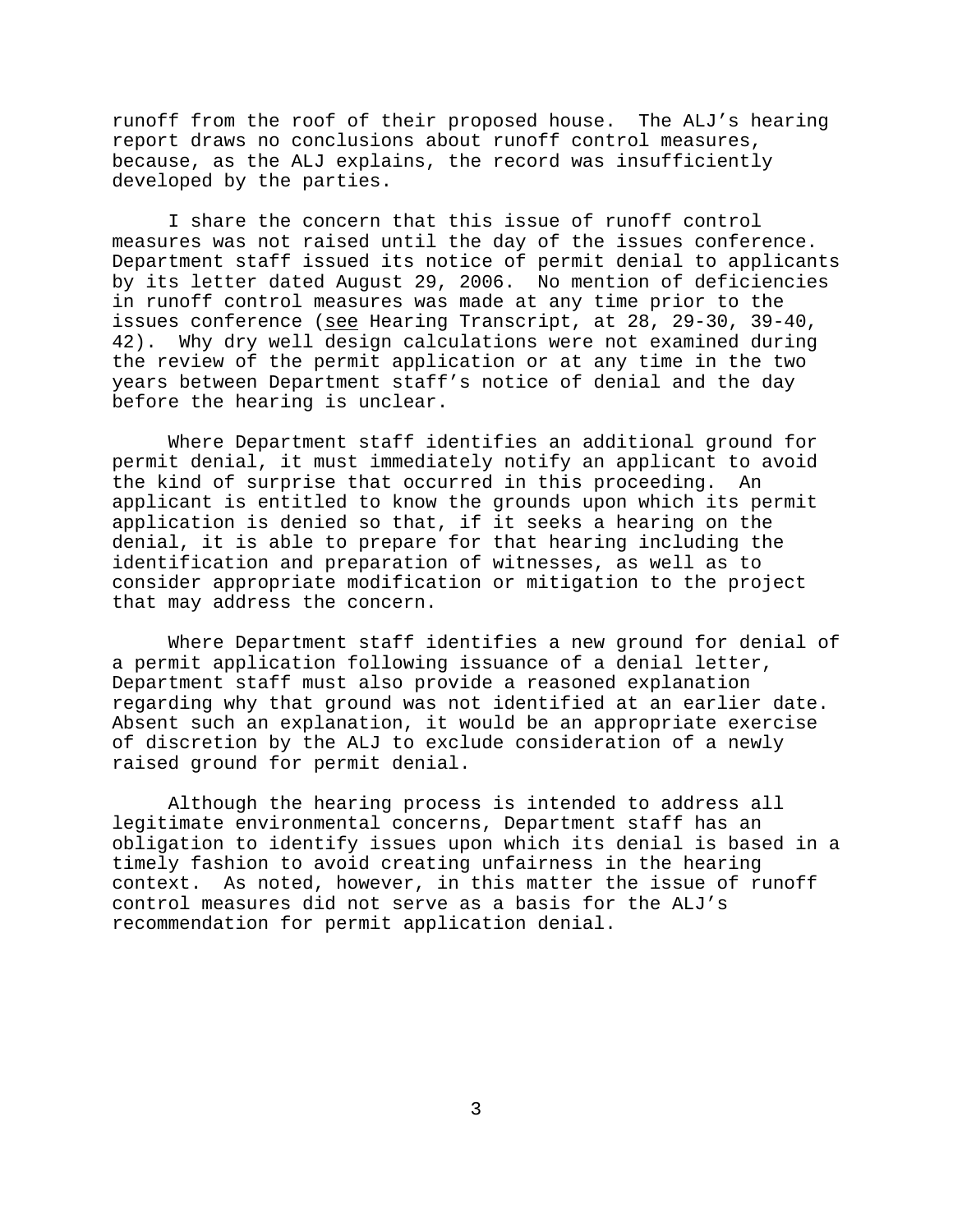Based on the record of this proceeding and in consideration of the other issues addressed in the ALJ's hearing report, the Kellehers' application for a tidal wetlands permit, and the requested variances, is denied.

> NEW YORK STATE DEPARTMENT OF ENVIRONMENTAL CONSERVATION

By: \_\_\_\_\_\_\_\_\_\_\_\_/s/\_\_\_\_\_\_\_\_\_\_\_\_\_\_\_ Louis A. Alexander Assistant Commissioner

Dated: December 24, 2008 Albany, New York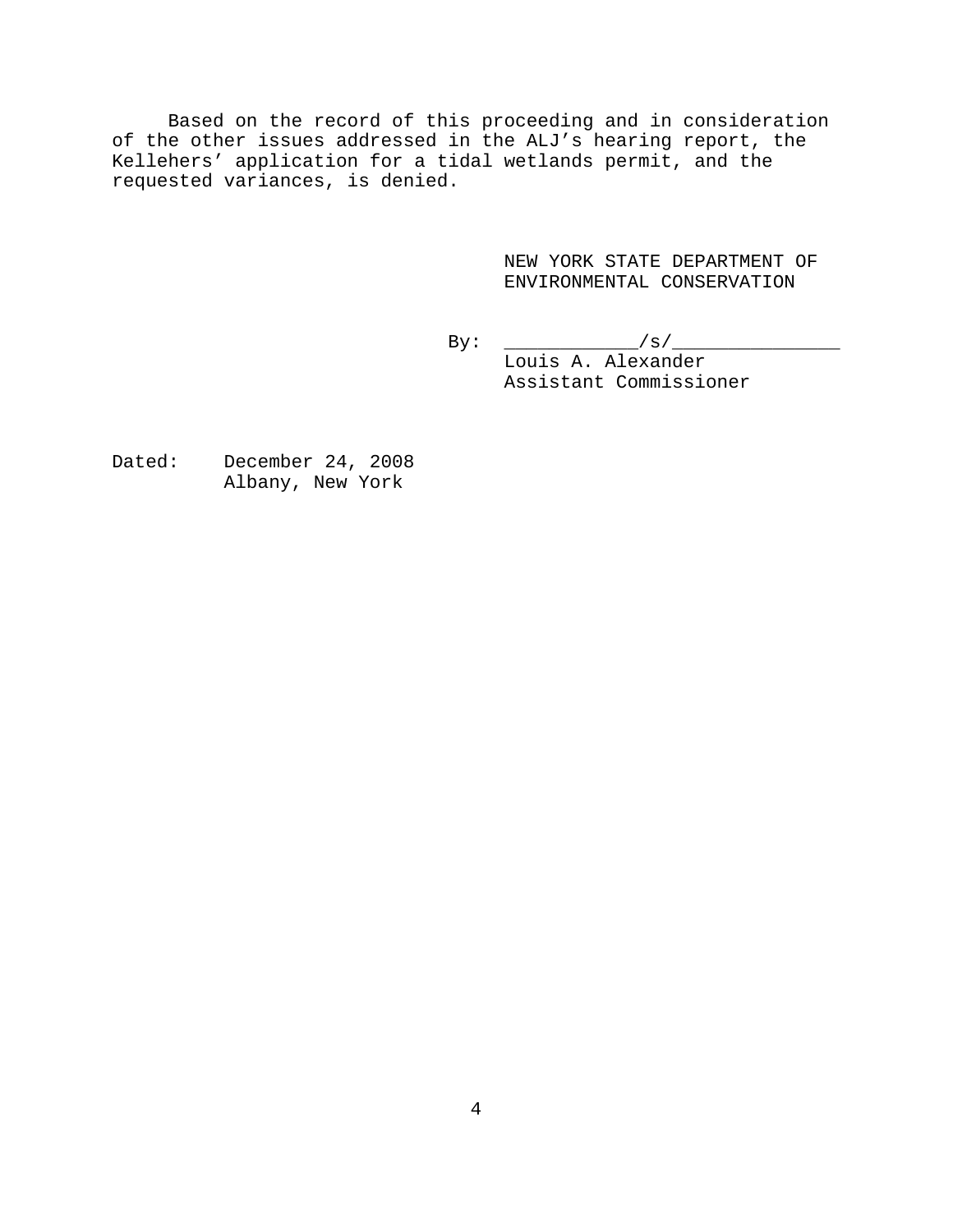To: Denis & Carol Kelleher (Via Certified Mail) 112 Circle Drive Staten Island, NY 10304 Stephen R. Angel, Esq. (Via Certified Mail) Esseks, Hefter & Angel, LLP 108 East Main St. P. O. Box 279 Riverhead, NY 11901-0279 Susan Schindler, Esq. (Via Intra-Agency Mail) NYS Department of Environmental Conservation Region 1 Office SUNY at Stony Brook 50 Circle Rd. Stony Brook, NY 11790-3409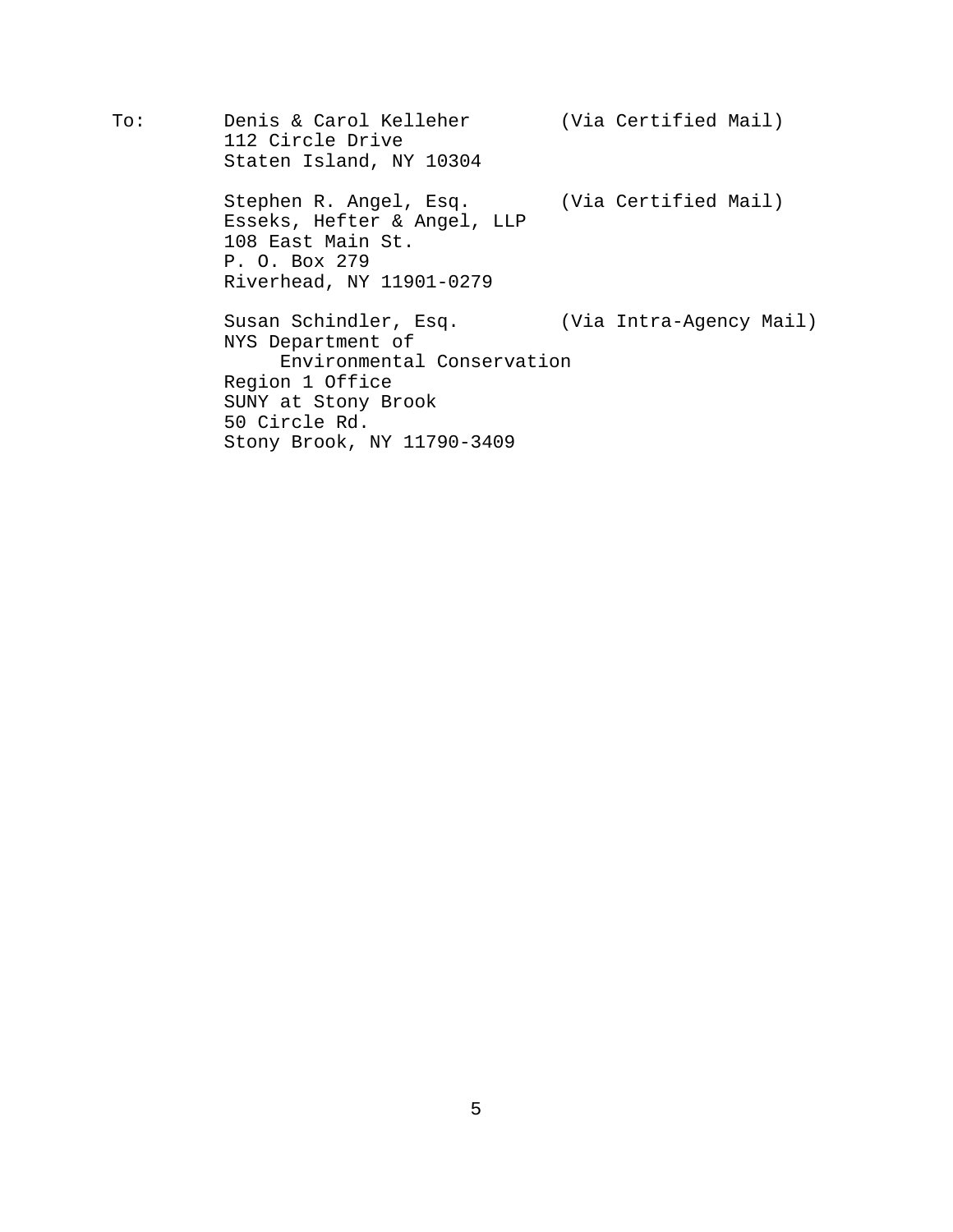STATE OF NEW YORK DEPARTMENT OF ENVIRONMENTAL CONSERVATION 625 Broadway Albany, NY 12233-1550

In the Matter

 $-$  of  $-$ 

the Application of **DENIS AND CAROL KELLEHER** for a tidal wetlands permit to develop property on Westminster Road in Water Mill, Town of Southampton, Suffolk County

Application No. 1-4736-06413/00001

HEARING REPORT

 $-$  by  $-$ 

/s/

Edward Buhrmaster Administrative Law Judge

October 31, 2008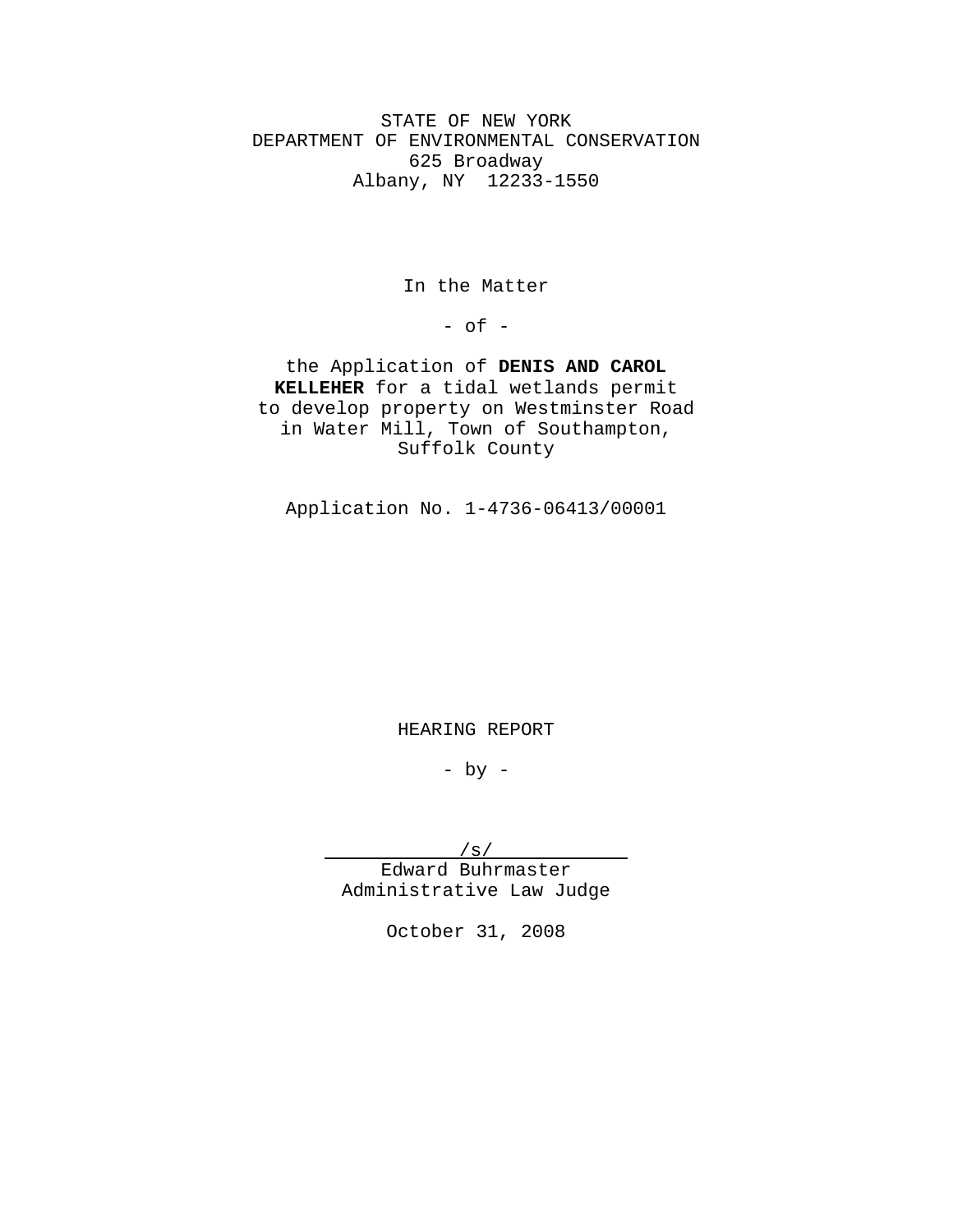#### **PROCEEDINGS**

## Background and Brief Project Description

Denis and Carol Kelleher propose to construct a two-story, single-family dwelling with an on-site waste water treatment system on a 17,334 square-foot parcel they own on Westminster Road in Water Mill, Town of Southampton, Suffolk County.

To move ahead with the project, the Kellehers request a tidal wetlands permit pursuant to Environmental Conservation Law ("ECL") Article 25 and Part 661 of Title 6 of the Official Compilation of Codes, Rules and Regulations of the State of New York ("6 NYCRR"). In conjunction with their permit application, the Kellehers request variances from two development restrictions contained in  $6$  NYCRR  $661.6(a)$ :

(1) a restriction in 6 NYCRR 661.6(a)(1) requiring that principal buildings be set back at least 75 feet landward from the most landward edge of any tidal wetland, in that the residence would be as close as 33 feet from the boundary of a tidal wetland associated with Calf Creek, a tributary of Mecox Bay; and

 $(2)$  a restriction in 6 NYCRR  $661.6(a)(2)$  requiring that any on-site sewage disposal system be set back at least 100 feet landward from the most landward edge of any tidal wetland, in that the Kellehers' system would be as close as 44 feet from the tidal wetland boundary.

In accordance with 6 NYCRR  $617.5(c)(9)$ , Department of Environmental Conservation ("DEC") Staff determined that the project is a Type II action not subject to review under the State Environmental Quality Review Act because it involves construction of a single-family residence on an approved lot, along with installation of a septic system. DEC Staff deemed the application complete pursuant to 6 NYCRR Part 621 on March 17, 2005, and issued a notice of permit denial (Exhibit No. 6) on August 29, 2006. The Kellehers, by their attorney, requested a hearing by letter dated September 22, 2006 (Exhibit No. 7), and that request, with supporting documents, was forwarded to DEC's Office of Hearings and Mediation Services ("OHMS"), where it was received on November 6, 2007.

This matter was initially assigned to Administrative Law Judge ("ALJ") P. Nicholas Garlick, and was later reassigned to ALJ Richard Wissler for a conference that was held on May 7, 2008, at DEC's Region 1 office in Stony Brook. On May 19, 2008, the matter was reassigned to me for the purpose of conducting a hearing. I had a conference call with the parties' counsel on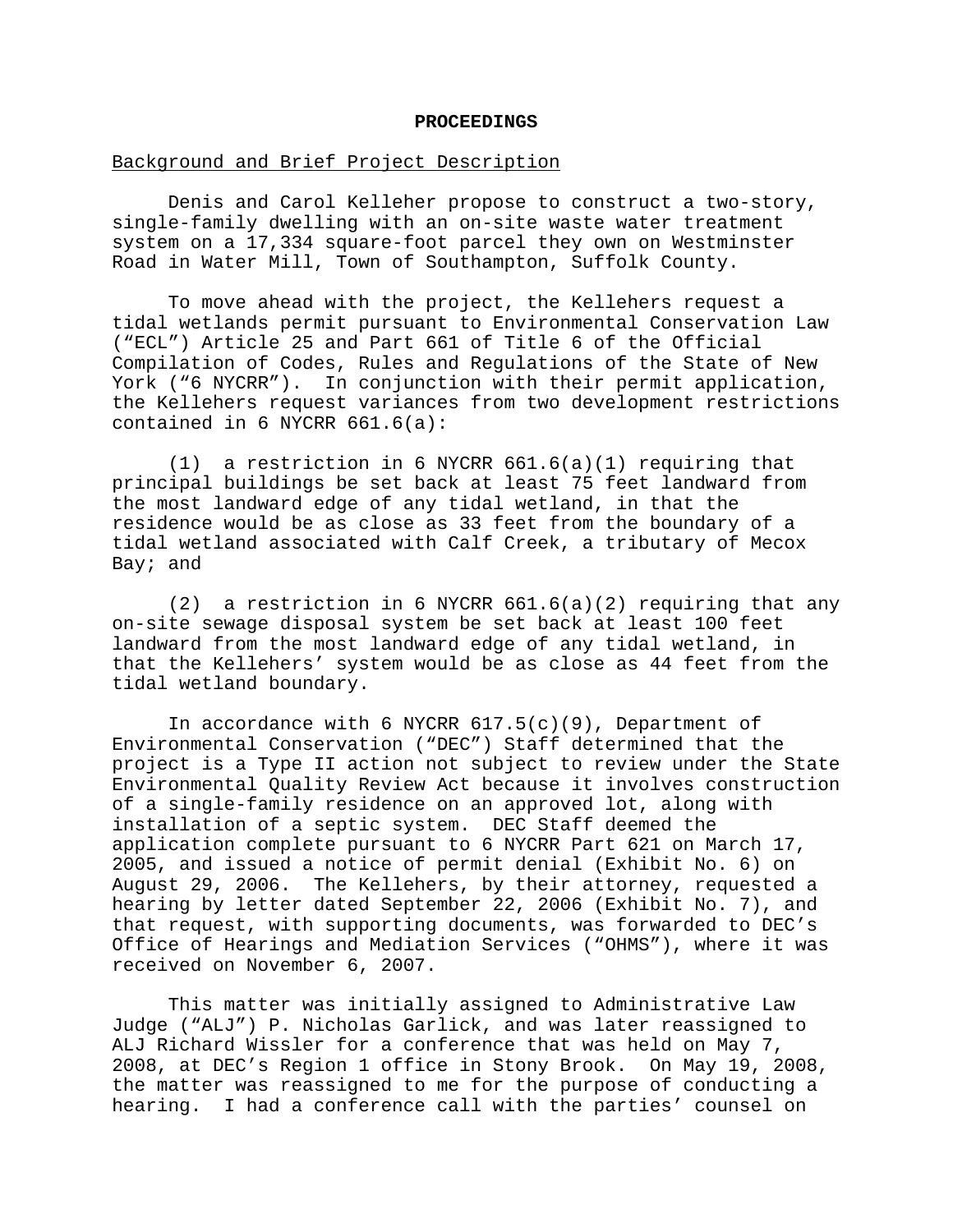May 23, during which the dates and location of the hearing were established.

On June 11, 2008, James T. McClymonds, DEC's chief administrative law judge, issued a combined notice of complete application and notice of public hearing (Exhibit No. 1). It was published as a legal notice in the Southampton Press, Eastern Edition, on June 19, 2008 (see affidavit of publication, Exhibit No. 2) and also appeared in DEC's Environmental Notice Bulletin on June 18, 2008 (as shown in Exhibit No. 3). The notice was released to the parties' counsel under a cover letter (Exhibit No. 4) confirming the hearing arrangements, and was also circulated to other state agencies, and to relevant local officials, on a distribution list prepared by OHMS (Exhibit No. 5).

As announced in the notice, the hearing went forward on July 15 and 16, 2008, at the Southampton Town Hall, 116 Hampton Road, Southampton, New York.

DEC Staff appeared by Susan Schindler, Esq., assistant regional attorney at DEC's Region 1 office in Stony Brook, New York.

The Kellehers appeared by Stephen R. Angel, Esq., of Esseks, Hefter & Angel, LLP, in Riverhead, New York.

## Legislative Hearing

The hearing notice provided for written and oral public comments on the project application. No written comments were provided before or at the hearing, and no one appeared at the hearing to offer oral comments.

## Issues Conference

The hearing notice provided an opportunity for persons and organizations to make written filings for party status, and to propose issues for adjudication with regard to the permit application. No filings were received by the deadline set in the hearing notice, or subsequently. As a result, the only participants at the hearing were the Kellehers and DEC Staff, and the only issues that were identified involved DEC Staff's bases for denying the permit application.

DEC Staff's bases for permit denial were stated initially in its letter of August 29, 2006 (Exhibit No. 6). However, as Staff counsel acknowledged when the hearing notice was prepared,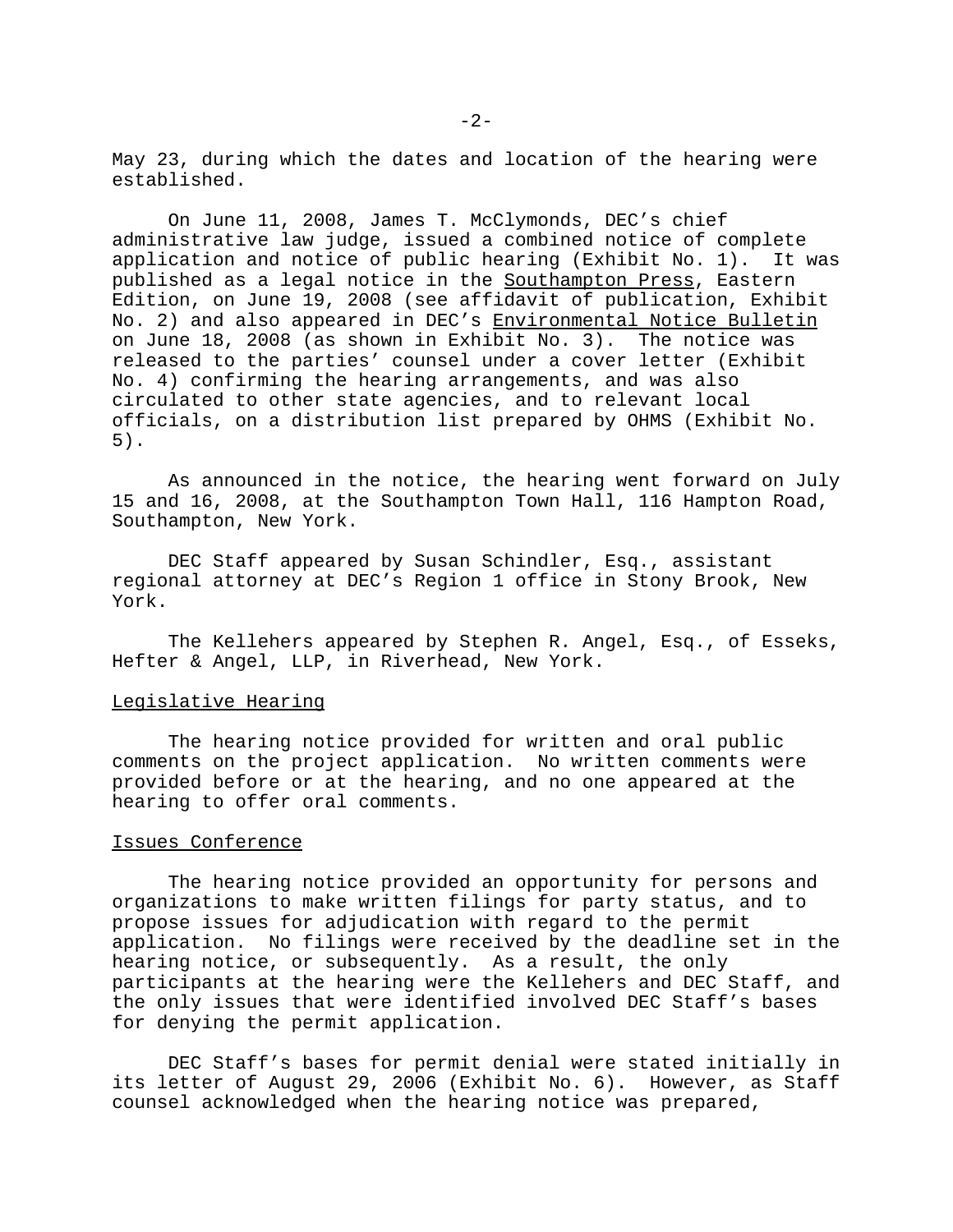that letter contained erroneous references to the standards at 6 NYCRR 661.9(b), concerning permits for proposed regulated activities in a tidal wetland, when in fact all the regulated activities would occur in the area adjacent to a wetland, as to which the standards at  $661.9(c)$  apply. Also as acknowledged by Staff counsel, the hearing referral, though not the denial notice itself, stated erroneously that the project required a variance from a minimum lot size requirement at 6 NYCRR  $661.6(a)(5)(ii)$ , when in fact the project is exempt from that requirement pursuant to 6 NYCRR 661.6(b).

The hearing notice, as issued by Judge McClymonds, identified DEC Staff's bases for permit denial as specified by Staff at the time the notice was prepared. At the issues conference, however, Staff added one new objection to permit issuance: an alleged failure to comply with a development restriction at 6 NYCRR  $661.6(a)(8)$  which requires that runoff control measures, including dry wells, be designed and constructed to handle the runoff produced on a project site by a five-year storm. The Kellehers objected to this as an issue for adjudication because it was raised for the first time at the issues conference, with no prior notice so they could develop a response. DEC Staff replied that it had not identified the issue until the day before the hearing, while reviewing the Kellehers' dry well design calculations. Ultimately, I ruled that the issue be heard, finding that, Staff having raised it at the issues conference, it was timely presented, though I added that I shared the Kellehers' frustration that Staff's review of the application had not been careful enough to identify the issue sooner. The hearing then proceeded on all issues identified through Staff's objections to permit issuance, with the Kellehers offering testimony to show that their dry well is adequately designed for its intended purpose, which is to handle runoff from the roof of their proposed house.

#### Adjudicatory Hearing

The hearing issues were adjudicated on the basis of witness testimony on July 15 and 16, 2008. Also, to view conditions at and near the Kelleher property, I conducted a site visit during the late afternoon of July 15, during which I was accompanied by counsel for both parties.

The Kellehers presented as their witnesses Steven Maresca, a licensed professional engineer and owner of Maresca Associates Consulting Engineers in Hampton Bays, and Roy Haje, president of En-Consultants, Inc., in Southampton.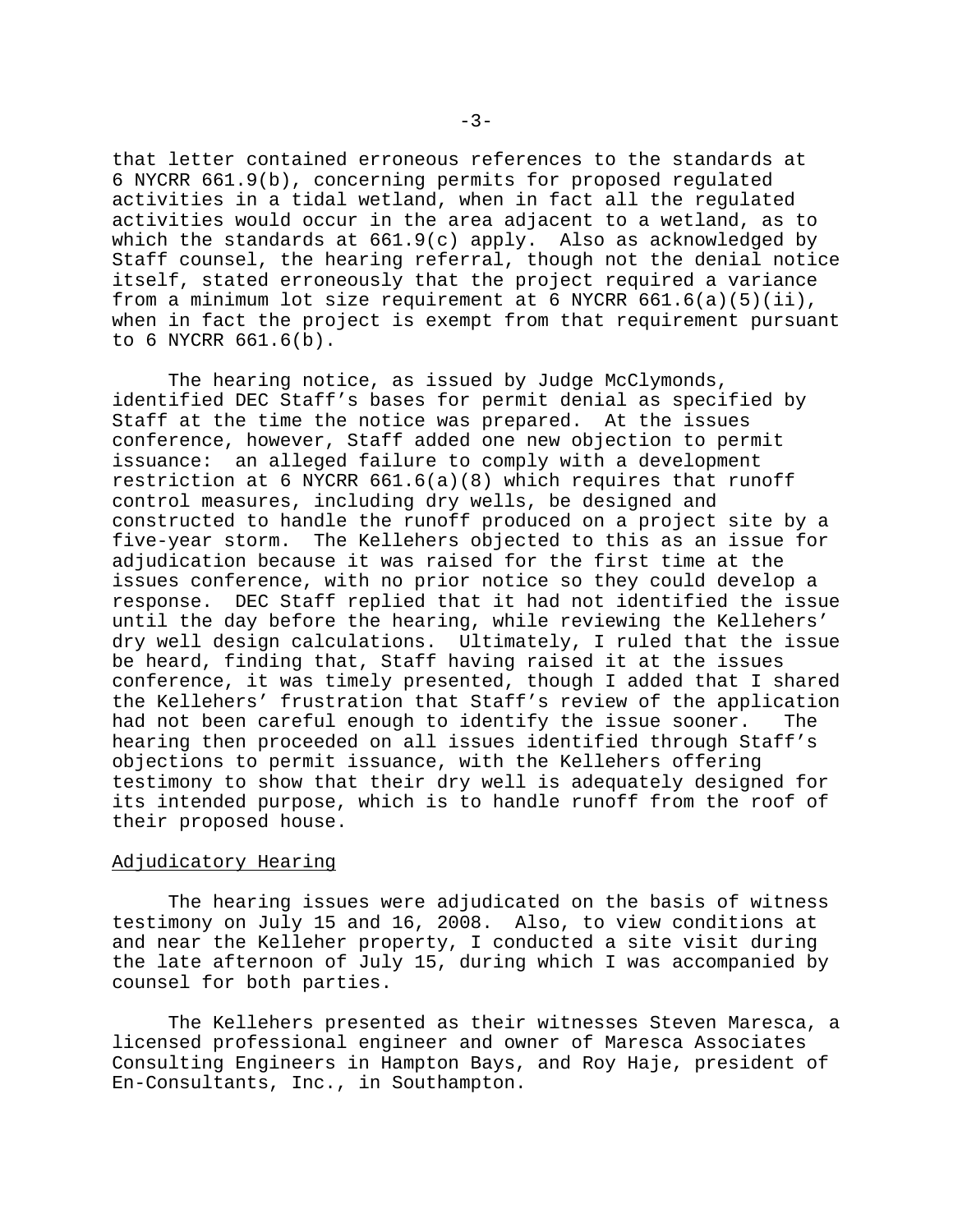DEC Staff presented as its witness Matthew Richards, a biologist at DEC's Region 1 office in Stony Brook.

#### Closing Statements

After my and the parties' receipt of the hearing transcript, I held a conference call on August 15 with the parties' counsel, during which a deadline of September 22, 2008, was established for the postmarking of closing briefs. I received both briefs on September 24, 2008, and the record closed on that date, as confirmed in a letter I sent to the parties' counsel on October 23, 2008.

## Transcript Corrections

With my letter of October 23, 2008, I sent the parties' counsel a list of proposed transcript corrections, and gave them until October 31, 2008, to state any objections to them. Both counsel provided e-mails on October 31 indicating they had no objections. Therefore, the corrections are considered adopted, and have been written into the transcript.

#### **STATEMENT OF HEARING ISSUES**

According to 6 NYCRR  $624.4(c)(1)(ii)$ , an issue is adjudicable if it relates to a matter cited by DEC Staff as a basis to deny the permit and is contested by the permit applicant. Based on Staff's objections to permit issuance, as identified at the issues conference, the following issues were identified:

- - Whether the project is compatible with the public health and welfare, due to alleged negative impact on water quality and fisheries in Mecox Bay [6 NYCRR 661.9(c)(1)];

- - Whether the dry well proposed as part of the project is designed, or can be designed, to handle the water runoff produced on the project site by a five-year storm [6 NYCRR 661.9(c)(2) and 661.6(a)(8)];

- - Whether the project would have an undue adverse impact on the present or potential value of the tidal wetlands for marine food production, wildlife habitat, flood and hurricane and storm control, cleansing ecosystems, absorption of silt and organic material, recreation, education, research or open space and aesthetic appreciation, taking into account the social and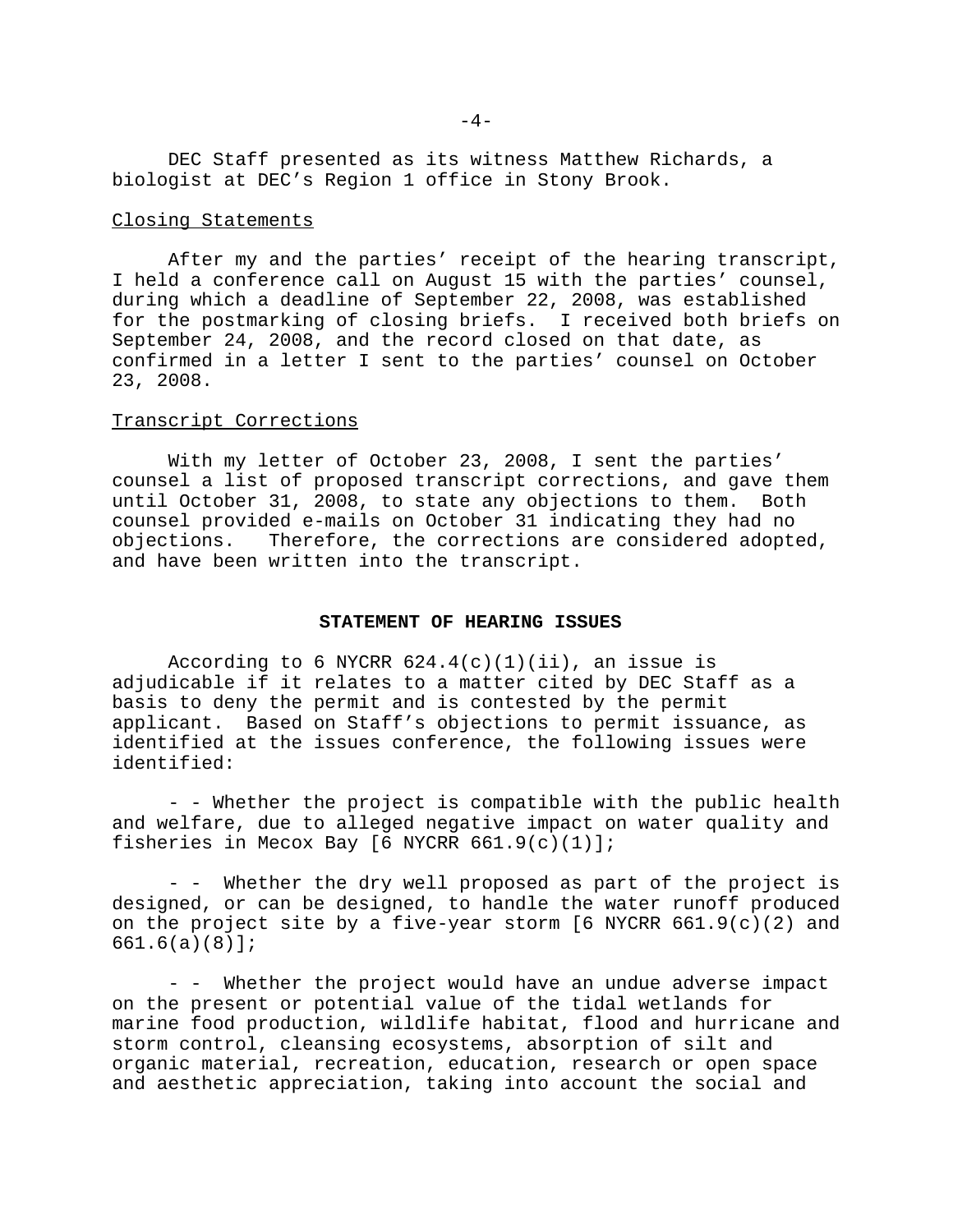economic benefits which may be derived from the proposed activity  $[6$  NYCRR  $661.9(c)(3)]$ ; and

- - Whether granting the requested variances to the development restrictions at 6 NYCRR  $661.6(a)(1)$  and  $(2)$  would ensure that the spirit and intent of these provisions are observed, that public safety and welfare are secured, that substantial justice is done, and that there would be no undue adverse impact on the present or potential values of the tidal wetlands [6 NYCRR 661.11(a)].

## **APPLICATION DOCUMENTS**

By stipulation of the parties, the following documents were received as constituting the permit application:

(1) A completed one-page permit application form, submitted on behalf of the Kellehers on August 13, 2003, for a project described as "construction of a 2-story, single family residence and individual sanitary system on a 17,334 square foot parcel abutting tidal wetlands" (Exhibit No. 8-A)

(2) A map of the Kelleher property, depicting project features and including a profile through the proposed sanitary system, as revised September 23, 2004 (Exhibit No. 8-B)

(3) A statement, filed pursuant to 6 NYCRR 661.11(a), constituting the Kellehers' request for variances from 6 NYCRR 661.6(a)(1) and (2), submitted at the ALJ's request by Mr. Angel, dated May 28, 2008 (Exhibit No. 8-C)

(4) A map illustrating properties within 500 feet of the Kelleher property, prepared October 30, 2003 (Exhibit No. 8-D)

Other documents received as part of the parties' respective cases for and against permit issuance were marked and received, as shown in the exhibit list attached to this report.

#### **FINDINGS OF FACT**

1. Denis and Carol Kelleher of Staten Island, New York, propose to construct a two-story, single-family house on a 17,334 square-foot parcel on Westminster Road in Water Mill, Town of Southampton, Suffolk County.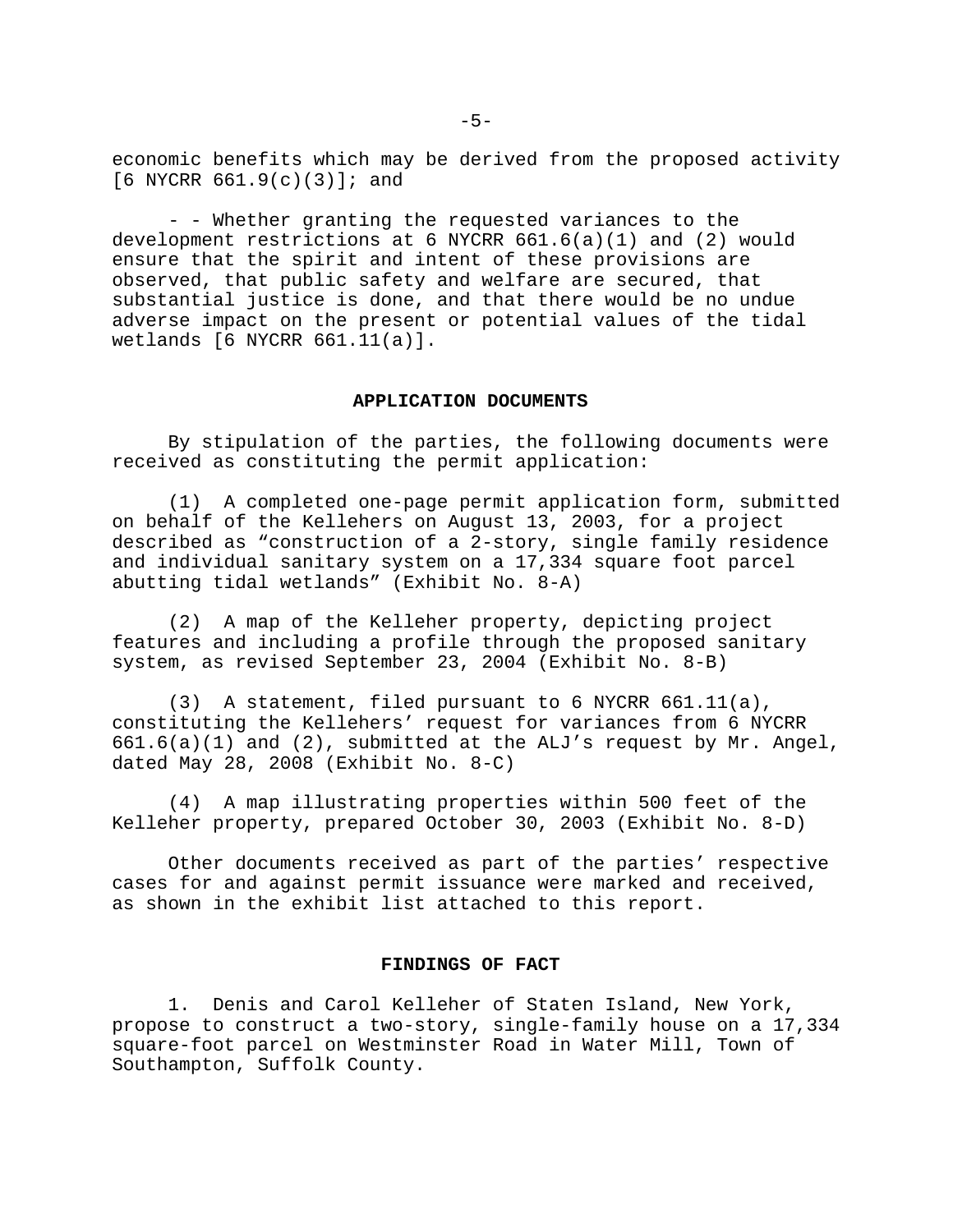2. Carol Kelleher purchased the property, which is undeveloped, from Calvin and Anne Frost of Lake Forest, Illinois, on March 12, 1999, according to a deed (Exhibit No. 11) filed with the Suffolk County Clerk's office.

3. The property, which is rectangular, is bounded on the north by Westminster Road, and on the south by Calf Creek, a tributary and arm of Mecox Bay. The property to the east, now or formerly that of Patricia Wood, is developed with a house, and the property to the west, now or formerly that of Nevitt N. Jenkins, is vacant.

4. The Kelleher property is on a stretch of Calf Creek that is developed with houses on both sides, many with docks and floats extending into the water, as shown in a map (Exhibit No. 8-D) depicting the area within a 500-foot radius of the property. In fact, within that radius, the Jenkins property, adjacent to the Kellehers', is the only other property bordering the creek that does not contain a single-family house.

5. The Kelleher property includes both an area of tidal wetland along Calf Creek and an upland area along Westminster Road where the proposed house would be built, as shown on Exhibit No. 8-B, which is a site plan showing the property's anticipated development.

6. The house, which would have three bedrooms, would be built on a footprint of 754 square feet in the upland area, in the northeast portion of the property. A deck would be built on the south side of the house, facing the creek, and there would be two sets of stairs: one on the east side of the house, connecting to a cellar, and another on the southeast side of the house, connecting to the deck. The southeast corner of the deck, as well as the foot of the stairway leading to the house, would be about 33 feet from the wetland's landward edge, and the southeast corner of the house would be about 34 feet from the wetland's landward edge. The entire house footprint would be within 75 feet of the wetland's landward edge, even with the house being set back only 15 feet from the road.

7. At the far northeast corner of the property, a dry well, eight feet wide and four feet deep, would collect the runoff from the house's roof. The dry well is designed to provide 169 cubic feet of storage, more than enough to handle two inches of rainfall in a one-hour period, which the Town of Southampton considers to be a ten-year storm. If necessary, the dry well could be widened by as much as two feet, and deepened by as much as three feet, to provide more storage capacity.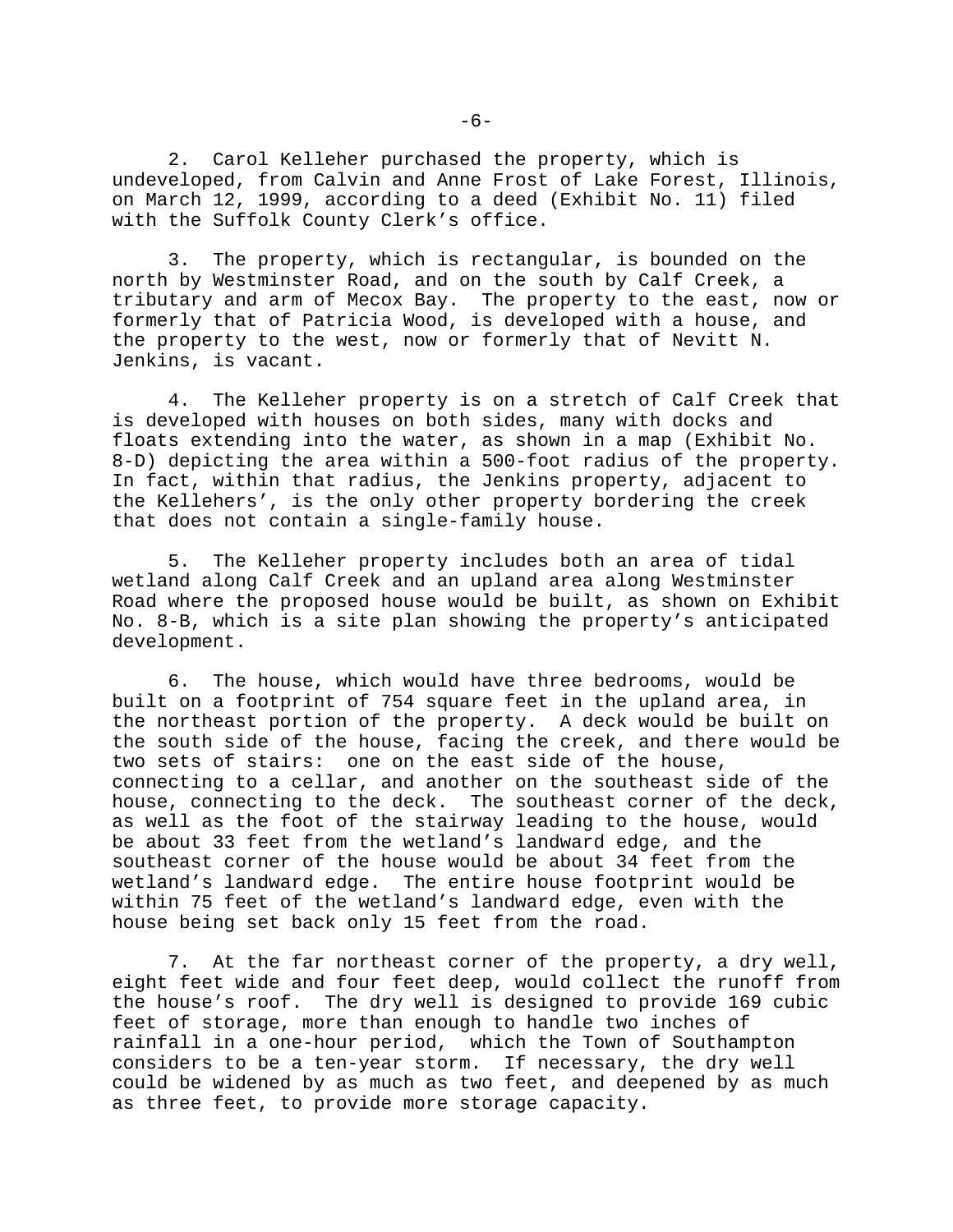8. A sanitary system would be built in the northwest corner of the site. The system would consist of a 1,000-gallon septic tank and five cesspools (each one denoted on the site plan as a circle containing the letters "CP"). Each cesspool would be eight feet wide and two feet deep, and there is a space allowance for two more cesspools (each one denoted on the site plan as a broken circle containing the letter "F") that could be added later. Because of the size limitations of the Kelleher property, the entire sanitary system would be built within 100 feet of the tidal wetland's landward edge. One of the cesspools to be built contemporaneously with the house would be as close as 46 feet from the wetland's landward edge, and one of the cesspools that could be added later, but for which approval is sought now, would be as close as 44 feet from the wetland's landward edge. The septic system would use the existing grade, meaning that its construction would not require the importation of fill. Also, it would be built in a location about 10 feet above mean sea level, so that the bottoms of the cesspools would be at least three feet above groundwater.

9. A circular gravel driveway would be built between the house and Westminster Road, and pervious footpaths, each five feet wide, would be built along the west and east sides of the house.

10. The Kellehers would limit clearing, grading and ground disturbance to an upland area designated on their site plan (Exhibit No. 8-B), to maintain a densely vegetated zone separating the house and septic system from the tidal wetland associated with Calf Creek. Also, to protect the wetland, no fertilizers would be used in the disturbed areas near the house, including the lawn.

11. Two fingers of tidal wetland extend onto the Kelleher property, and their limits, as flagged by the Town of Southampton, are shown on Exhibit No. 8-B. One encompasses the southwest portion of the property and extends onto the Jenkins property to the west. The other exists along the southeast perimeter of the Kelleher property and extends onto the Wood property to the east. The wetland area of the Kelleher property is classified by DEC as coastal fresh marsh (designated as FM on DEC's tidal wetland inventory map, the relevant portion of which was received as Exhibit No. 22). Coastal fresh marsh is a tidal wetland zone found primarily in the upper tidal limits of riverine systems where significant fresh water inflow dominates the tidal zone [see 6 NYCRR 661.4(hh)(1), DEC's definition of coastal fresh marsh].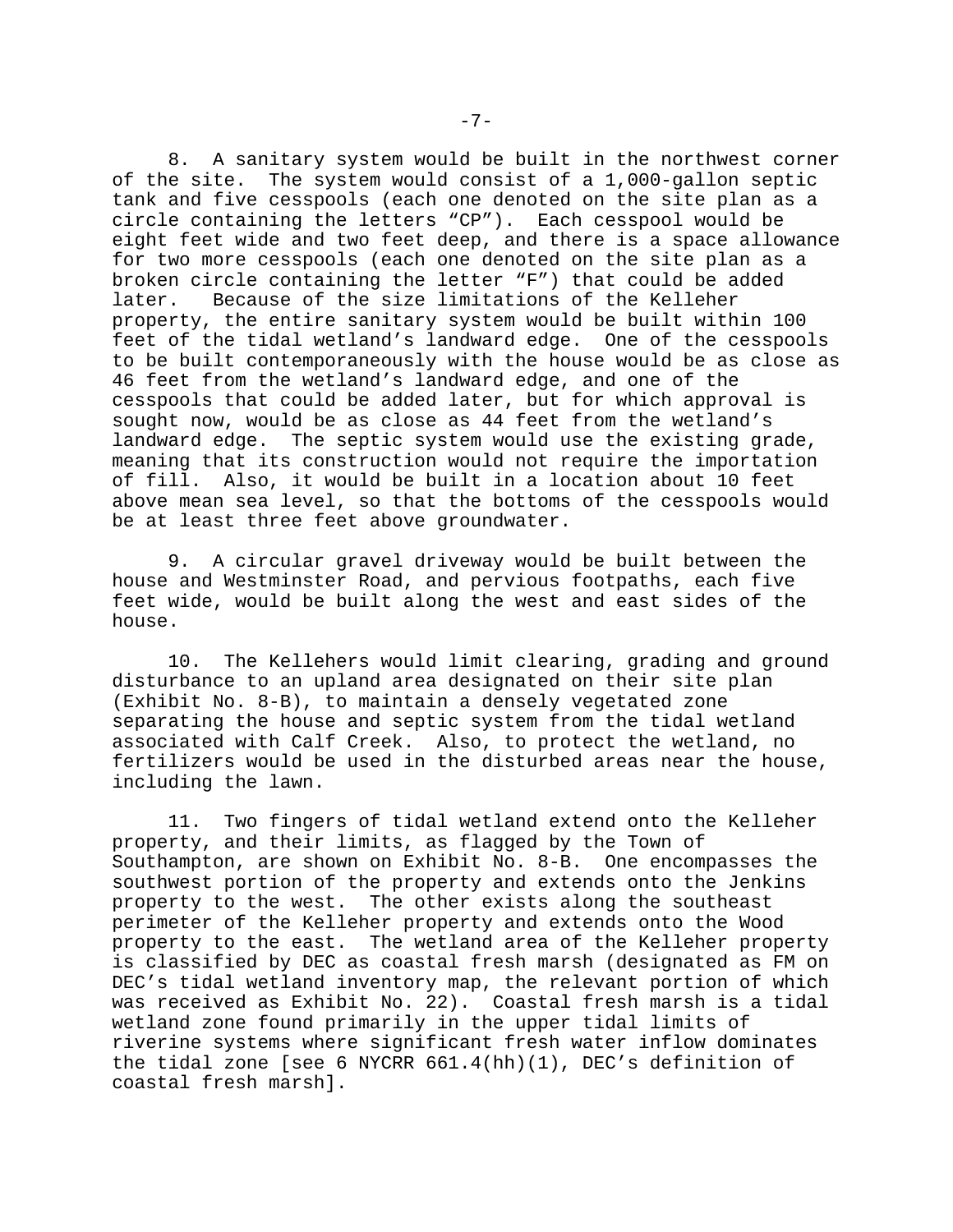12. Fresh water enters the tidal wetland from the upland part of the property, through groundwater flow and surface runoff. Within the wetland, which makes up about 25 percent of the Kelleher property, there are thick stands of phragmites, notably along Calf Creek, but also Baccharis (a high marsh plant that favors salty water and needs occasional flooding), chairmaker's rush (another high marsh species), and rose mallow (which is often found in freshwater-dominant wetlands). In the upland, which makes up the remainder of the property, there is dense vegetation that includes non-wetland species such as raspberry, currant, ironwood, poison ivy, briars and cherry trees.

13. Calf Creek, where it flows past the Kelleher property, is itself a tidal wetland, classified by DEC as littoral zone (with the designation LZ on the tidal wetland map, Exhibit No. 22). Littoral zone consists of all lands under tidal waters which are not included in any other of DEC's tidal wetland categories, but no littoral zone exists under waters deeper than six feet at mean low water [see 6 NYCRR 661.4(hh)(4), DEC's definition of littoral zone]. At the Kelleher property, Calf Creek is generally about two feet deep, and its water level is relatively stable. At times, however, the water level recedes so that mud flats are exposed.

14. The portion of Calf Creek south of Mecox Road, including the stretch along the Kelleher property, is regulated as littoral zone with Class SA saline surface waters, indicating suitability for the widest variety of uses. According to 6 NYCRR 701.10, the best usages of Class SA waters are shellfishing for market purposes, primary and secondary contact recreation and fishing, and such waters are deemed suitable for fish, shellfish and wildlife propagation and survival.

15. Despite the SA classification, Calf Creek, in the vicinity of the project site, is closed to shellfishing due to high levels of water contaminants, as determined by DEC. Mecox Bay is open to shellfishing, but only seasonally, while Calf Creek is closed to shellfishing year-round.

16. Unlike other coastal bays on the south shore of Long Island, Mecox Bay is open to the Atlantic Ocean only intermittently, generally a few times each year. For that reason Mecox Bay is less saline than the other bays, and receives less tidal flushing.

17. Openings connecting Mecox Bay to the Atlantic Ocean, mostly man-made but sometimes caused by natural events, occur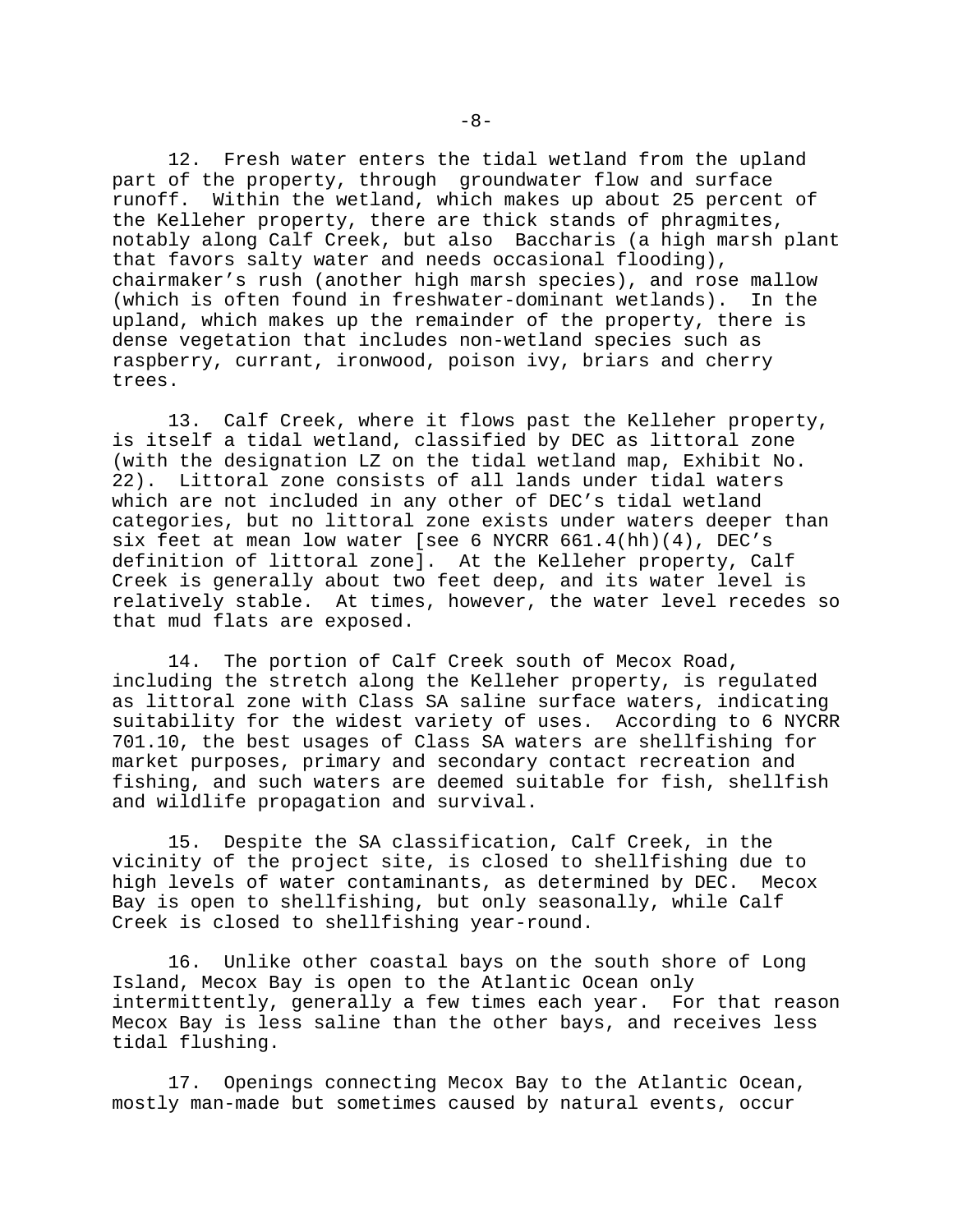along a barrier beach separating the two water bodies. Water sometimes empties from the bay to the ocean after heavy rainfalls, and ocean water sometimes enters the bay during storms. Otherwise, water passes between the bay and the ocean through inlets dug by the Town of Southampton, which are created to regulate such things as the bay's water elevation and salinity. The bay's water elevation is raised during the summer to facilitate recreational uses such as fishing and swimming, and the bay's salinity is controlled to support shellfish populations.

18. Mecox Bay is a predominantly freshwater to slightly brackish, shallow coastal bay less than three feet deep at mean low water. DEC considers it to be irreplaceable significant coastal fish and wildlife habitat, according to a rating form received as Exhibit No. 20. DEC considers Mecox Bay to be especially significant as a waterfowl wintering area, as well as a productive area for marine finfish and shellfish. The creeks and wetlands that drain into the bay, such as Calf Creek and its associated wetlands, contribute to the biological productivity of the area. The bay contains populations of many estuarine species, including soft clam, American oyster, blue claw crab and white perch. Significant opportunities for recreational or commercial shellfishing exist in Mecox Bay, though the health of the resource depends on there being an open inlet to provide adequate water circulation and mixing.

19. Tidal wetlands constitute one of the most vital and productive areas of the natural world and have many values that include, but are not limited to, marine food production, wildlife habitat, flood and hurricane and storm control, recreation, cleansing ecosystems, sedimentation control, education and research, and open space and aesthetic appreciation. [See 6 NYCRR 661.2(a).]

20. The tidal wetland at the Kelleher property provides value for marine food production by converting nutrients and decomposing vegetation into food for plants and animals. Clearing associated with construction of a house would reduce the size of the vegetative buffer that protects the wetland, creating the possibility that excessive amounts of nutrients -- as well as contaminants, toxins, and pathogens associated with the septic system -- would reach Calf Creek. An increase in nutrients would facilitate the growth of water-clouding algae which make it both more difficult for marine species to feed, and more likely for vegetation growth to be curbed at depths where sunlight cannot penetrate.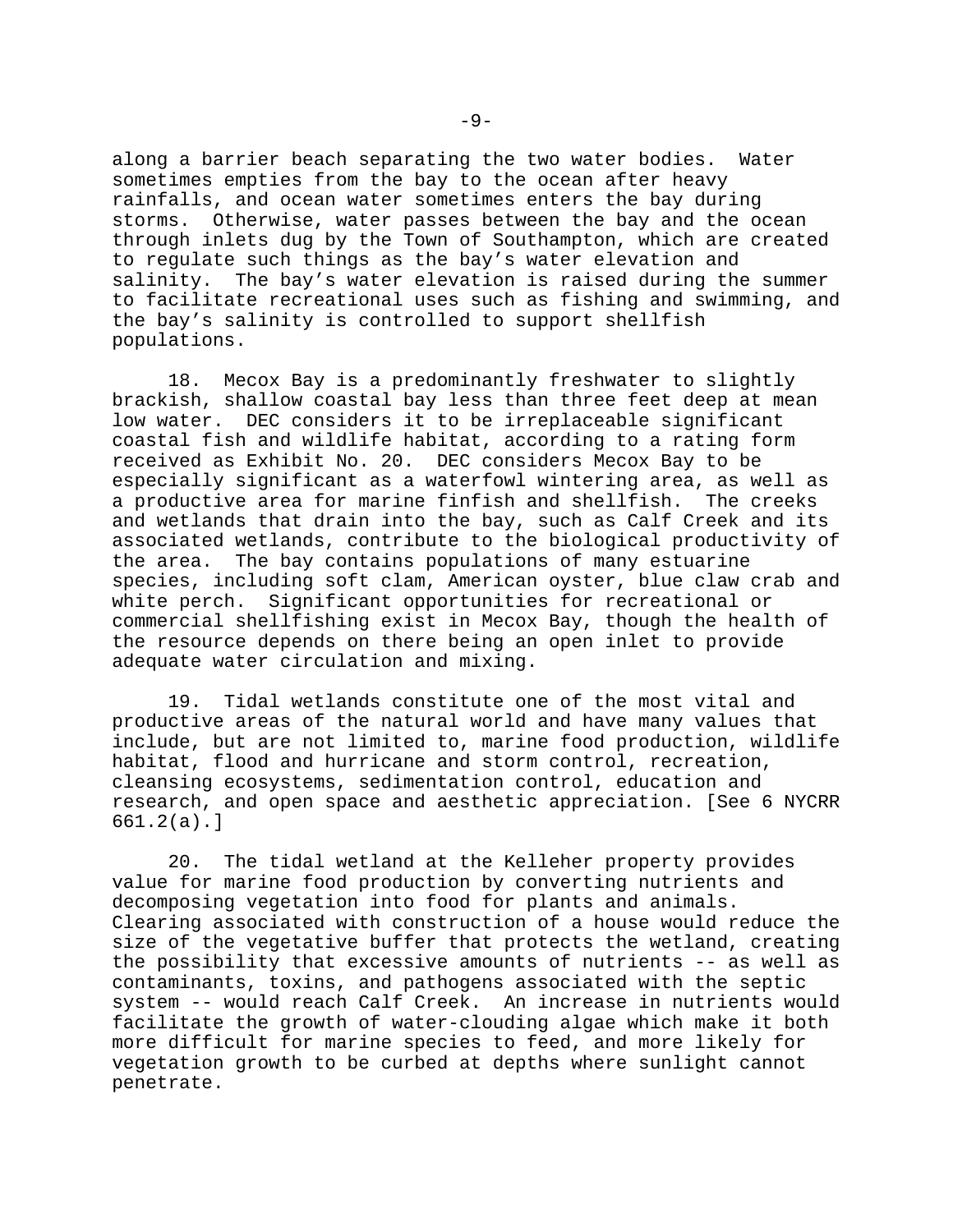21. The tidal wetland at the Kelleher property provides value as habitat for upland mammals including deer, raccoons, and opossums, whose sheltering area is limited by development in the surrounding neighborhood. The Kellehers would minimize impacts on wildlife by limiting clearing of the property to that area closest to Westminster Road. However, the presence of the house and proximity to human activity would deter some species from using the property, even as others (like deer) would be attracted by features such as plants used for landscaping.

22. The tidal wetland at the Kelleher property serves as bird habitat, both for waterfowl and wading birds that use Calf Creek, and for songbirds like robins and red-winged blackbirds. Project construction would eliminate nesting areas in the wetland's adjacent area, but birds are not likely to abandon their use of the wetland for feeding, resting, and other purposes, provided there remains an adequate buffer between the house and the creek.

23. Shellfish, clams and crabs reside in the wetlands along the Kelleher property, and the wetlands are also a nursery for juvenile fish. The health of these resources would be jeopardized by contaminants, particularly fecal coliform bacteria, viruses and pathogens from the planned septic system, all of which could reach the wetland through groundwater.

24. Runoff and contaminants from the septic system also create the possibility that phragmites would become more dominant in the fresh marsh, squeezing out other vegetation that deer and other animals depend on for food and cover.

25. The tidal wetland at the Kelleher property provides value for flood, hurricane and storm control, by absorbing water from surges and flooding that are commonly associated with hurricanes and large storms. Wave energy is dissipated by the dense vegetation, particularly by the strong Baccharis shrubs, which are more effective in this regard than standard reeds and rushes, but at risk of displacement by phragmites.

26. The tidal wetland at the Kelleher property provides value for cleansing ecosystems, metabolizing nutrients and filtering contaminants before they can reach Calf Creek. Should the project go forward, there is some risk that the wetland could be overwhelmed by upland inputs, particularly given the close proximity of the septic system.

27. The tidal wetland at the Kelleher property provides value for absorbing silt and organic material, slowing water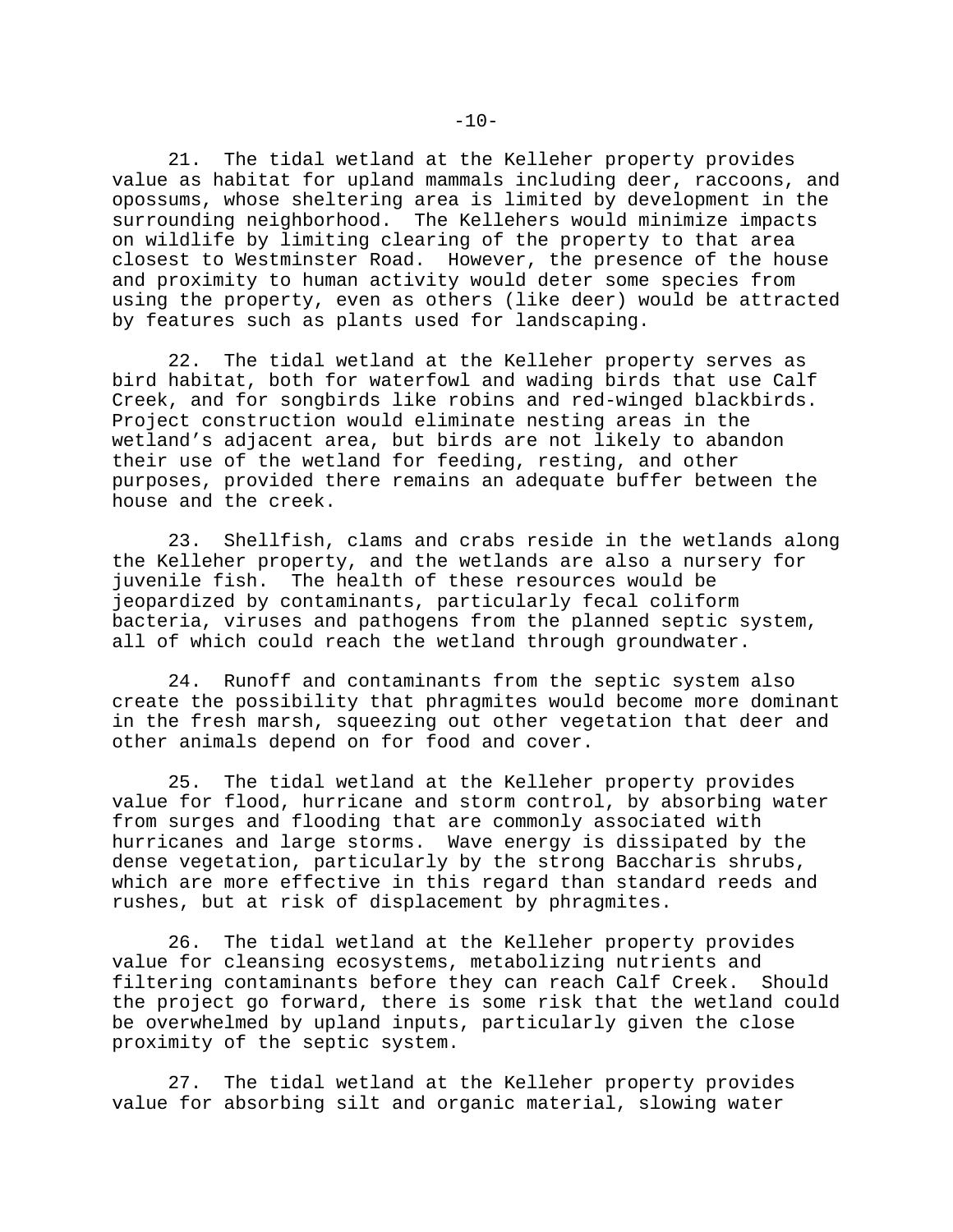flows and acting as a strainer to reduce turbidity and maintain water quality in Calf Creek. Construction of a house in the upland would reduce the buffer of dense vegetation that now protects the wetland, and would result in an increase in runoff and the possibility that some wetland plant species could be smothered by the silt and organics in that runoff.

28. The tidal wetland at the Kelleher property provides values for recreation, open space and aesthetic appreciation, particularly for boaters, bird watchers and people fishing on Calf Creek. These values would largely be retained because the house, as viewed from the creek, would be obscured by the remaining vegetation in the area where no ground disturbance is intended, an area that, directly between the house and the creek, would remain quite extensive (as shown on Exhibit No. 8-B). However, fishing could be jeopardized by contaminants entering the creek from the Kelleher property.

29. As private property, the tidal wetland at the Kelleher property provides no significant value for education and research, and it would not gain such value if a house were built there.

#### **DISCUSSION**

The issues in this hearing concern whether the Kellehers' application meets permitting standards at 6 NYCRR 661.9(c) for regulated activities in the adjacent area of a tidal wetland, and whether variances from certain development restrictions at 6 NYCRR 661.6 are warranted. The Kellehers have the burden of proof to demonstrate that their proposal will be in compliance with the provisions governing issuance of a tidal wetlands permit [6 NYCRR 624.9(b)], as well as the burden of showing that a variance to any of the relevant development restrictions should be granted. To meet these burdens, the Kellehers presented their case first, offering testimony from two witnesses: Steven Maresca, an engineer who addressed the design of the sanitary system and dry well, and Roy Haje, an environmental scientist who considered what impacts the project would have on the wetlands at and near the project site. After the Kellehers' witnesses testified, Matthew Richards, a DEC biologist, testified primarily about tidal wetland values and how they would be affected if the project goes forward as planned.

Mr. Haje was not involved in the application's development, but reviewed it after being retained as a consultant in May 2008. Mr. Haje visited the Kelleher property twice in July 2008,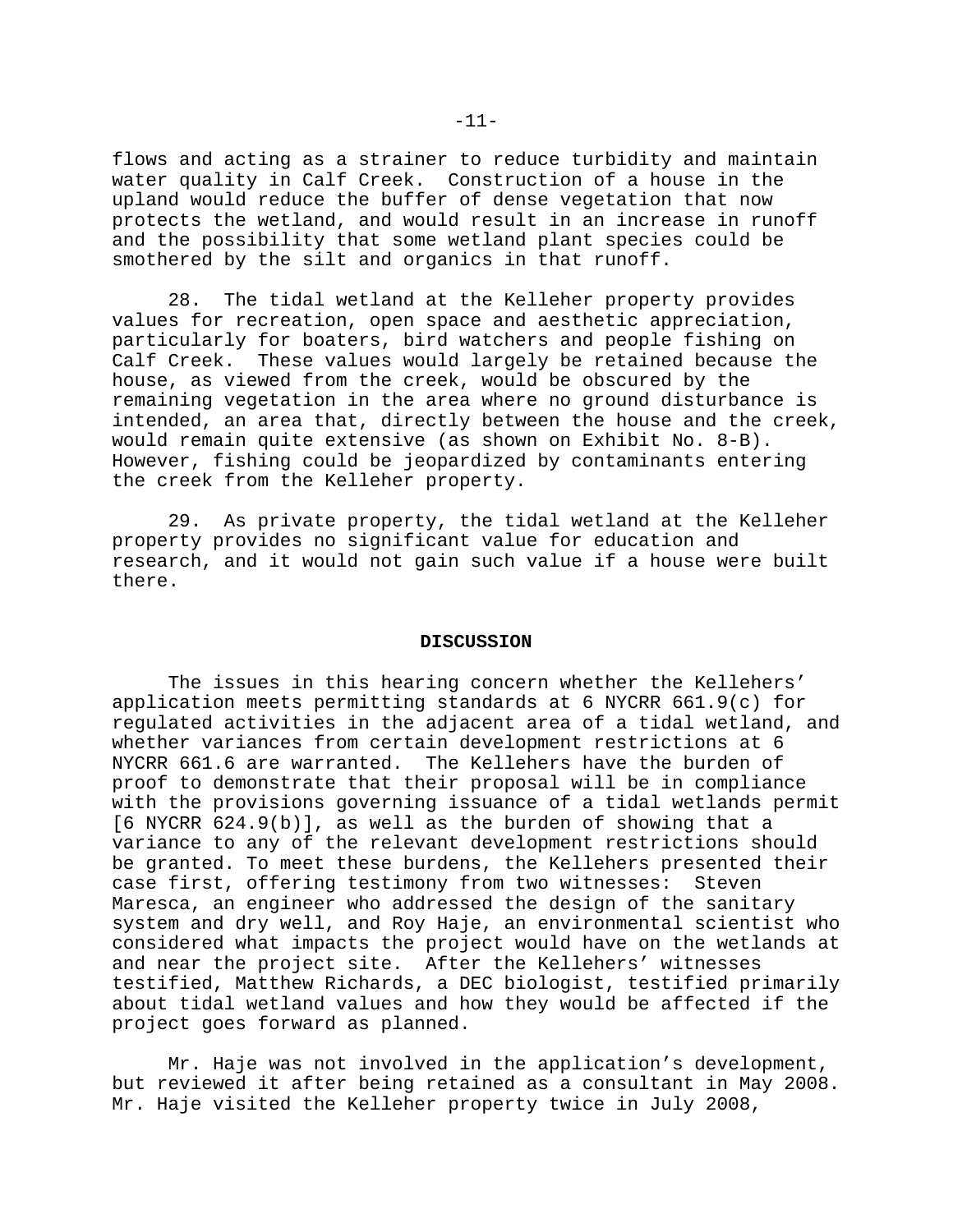specifically to examine the wetland, and Mr. Richards visited the property in December 2006 and July 2008 for the same purpose. Of the two witnesses, I find that Mr. Richards provided a more comprehensive depiction of both the wetland and its functions, as well as the potential impacts of site development, and my findings on these points are taken primarily from his testimony.

Construction of single family dwellings and installation of sewage disposal septic tanks and cesspools (uses 46 and 45 respectively in the use guideline chart at 6 NYCRR 661.5(b)) are considered generally compatible with a tidal wetland's adjacent area and with the preservation, protection and enhancement of the present or potential value of the wetland if undertaken in the adjacent area. However, as noted in 6 NYCRR  $661.5(a)(2)$ , such construction is subject to the permit requirements of Part 661, and the compatibility of a particular use depends on the particular location, design and probable impact of the proposed use.

In this case, the locations of the house and septic system are of particular concern, since, as the Kellehers acknowledge, these features do not comply with two development restrictions at 6 NYCRR 661.6: a restriction at 6 NYCRR 661.6(a)(1) requiring that principal buildings and all other structures that are in excess of 100 square feet be set back at least 75 feet landward from the most landward edge of any tidal wetland, and a restriction at 6 NYCRR 661.6(a)(2) requiring that any on-site sewage disposal septic tank or cesspool be set back at least 100 feet landward from the most landward edge of any tidal wetland.

As noted in the Kellehers' variance application (Exhibit No. 8-C) and confirmed in their site plan (Exhibit No. 8-B) and my findings of fact, the landward edge of the tidal wetland is, at its closest to these features, 34 feet from the proposed house, 33 feet from the house's rear deck, and 44 feet from the proposed sewage disposal system. All these features would be twice as close to the wetland boundary as the development restrictions anticipate, meaning that the requested variances are quite substantial.

According to the variance provisions of the DEC's tidal wetland regulations, where there are "practical difficulties" in the way of carrying out any of the provisions of the development restrictions, DEC shall have the authority in connection with its review of a permit application to vary or modify the application of any provisions "in such a manner that the spirit and intent of the pertinent provisions shall be observed, that public safety and welfare are secured and substantial justice done and that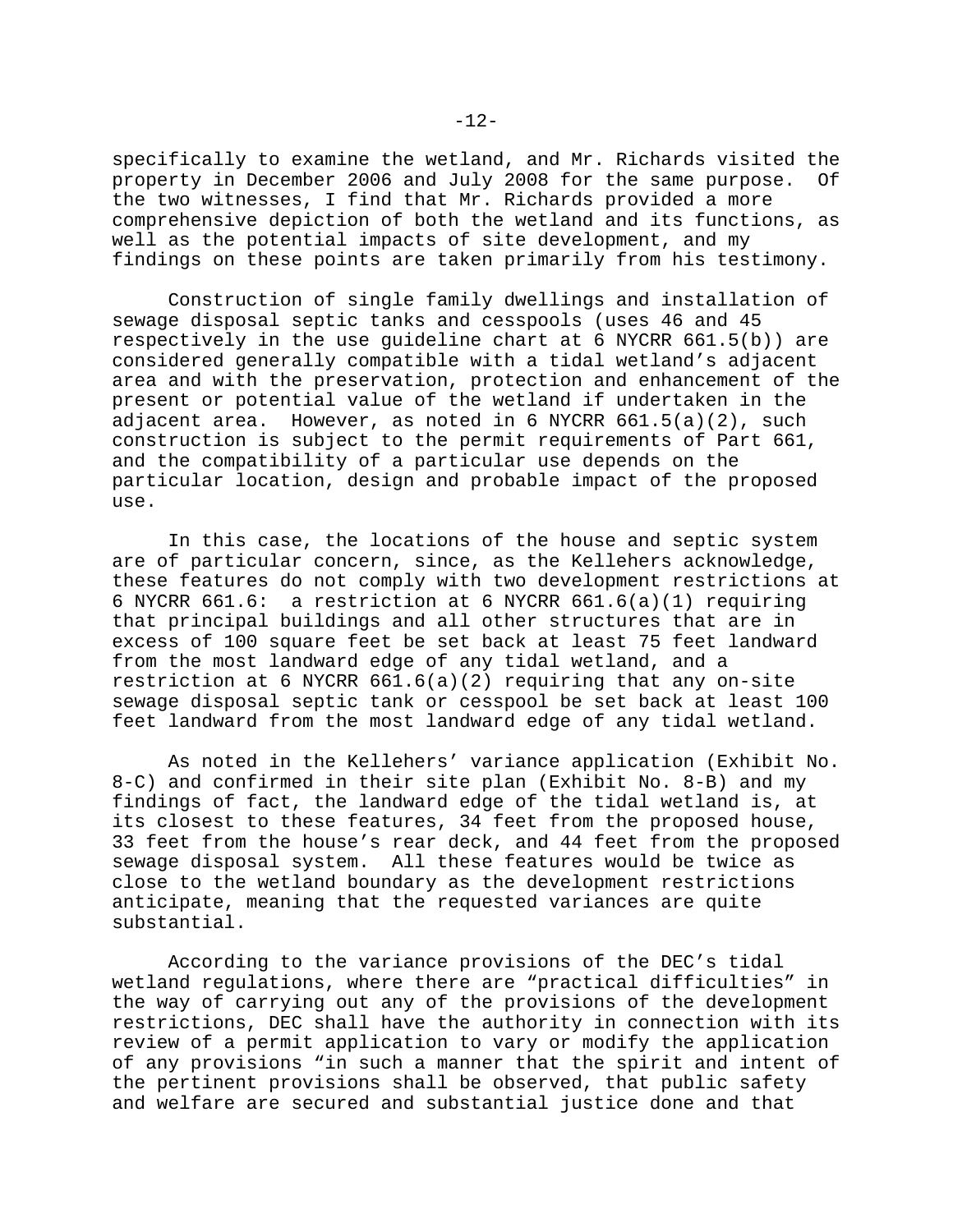action pursuant to the variance will not have an undue adverse impact on the present or potential value of any tidal wetland for marine food production, wildlife habitat, flood and hurricane and storm control, cleansing ecosystems, absorption of silt and organic material, recreation, education, research, or open space and aesthetic appreciation" [6 NYCRR 661.11(a)].

Variance applications are to be made in conjunction with permit applications, and include a discussion of the practical difficulties claimed, possibilities in relation to alternate sites and changes of project objective, and environmental impact reduction or mitigation measures to be employed [6 NYCRR 661.11(a)].

The Kellehers' permit application was deemed complete by DEC Staff even though it was clear from the site plan that the abovereferenced variances were needed and no applications for them had been made. To correct this deficiency and to eliminate surprise at the hearing, I directed Mr. Angel, the Kellehers' counsel, to make a written variance application, as required by Section 661.11(a), when the matter was assigned to me for hearing.

In that variance application (Exhibit No.8-C), which is dated May 28, 2008, Mr. Angel says the Kelleher property cannot be used without the requested variances, and that this constitutes practical difficulties. As he argues, and as was confirmed at the hearing by testimony from Mr. Haje, the Kellehers have already reduced the size of their proposed house to less than the minimum required under the Town of Southampton zoning code. Mr. Haje testified that a first floor size of 800 square feet is mandated by the zoning code for a house in an R-15 residential zone (a zone with a minimum lot size is 15,000 square feet). According to the DEC permit application, the Kelleher property is 17,334 square feet in size; however, the footprint of the house would be only 754 square feet, according to the "description of permitted activity" in the town's wetlands permit (Exhibit No. 15-A). The Kellehers have received a variance from the town zoning board of appeals (Exhibit No. 17) which allows the area of the first floor to be 750 square feet, rather than 800 square feet as required by local law.

Mr. Angel also says that the Kellehers have sited the house and the septic system as close to the road and as far from the landward edge of the tidal wetlands as possible. According to the site plan (Exhibit No. 8-B), the front of the house is set back only 15 feet from Westminster Road, less than the 40 feet Mr. Haje said is required by town code. Mr. Haje said the Kellehers received a variance from this requirement as well, so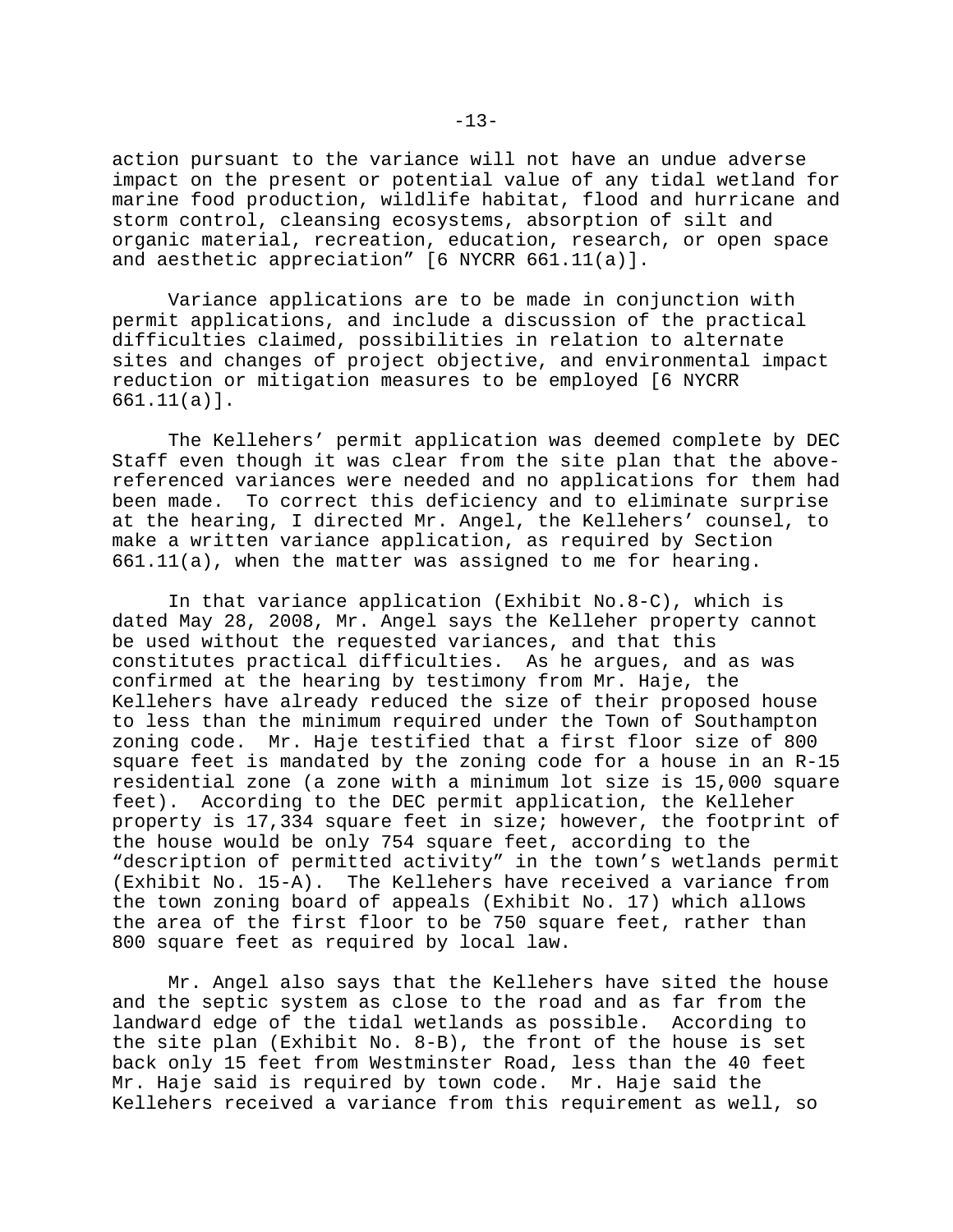that the distance from the back of the house to the wetlands would be maximized.

Even with variances as to the size of the house and its proximity to the road, the house's setback from the wetland is not even half the 75 feet required by DEC regulation. In fact, given the size of the Kelleher property and the location of the wetland boundary, one could not site the house on a footprint where compliance with 6 NYCRR 661.6(a) would be achieved. As shown on the site plan (Exhibit No. 8-B), the land closest to Westminster Road is more than 10 feet above sea level, so that, pursuant to 6 NYCRR 661.4(b)(iii), it is not considered wetland adjacent area, despite its proximity to the wetland. A house built beyond the adjacent area would not require a tidal wetlands permit; however, there is not enough area above the 10-foot contour line to situate a house that would not be virtually at the roadside.

There is no evidence whether the Kellehers own other property on which to build a house, and likewise no evidence about other allowable uses they could make of the project site. The variance application states that the property is located in a residentially zoned area, which is essentially fully developed with single-family homes on similarly sized lots each served by its own on-site sewage disposal system. Furthermore, the application states that failure to grant a variance would be, in effect, a condemnation of the Kellehers' property without compensation.

Based on the available information, there are practical difficulties maintaining the required separation of the house from the tidal wetland, and these difficulties extend to the sewage disposal system as well. Like the house, the septic system is, at its closest to the wetland, less than half as far from the wetland as DEC's development restriction intends (44 feet, rather than 100 feet). Mr. Maresca testified that the system employs a design, in terms of the sizes of the septic tank and cesspools, that has been pre-qualified by Suffolk County for use in areas of high groundwater, though it fails to meet the county's requirements that the tank be set back 75 feet from a wetland (the actual setback for the tank is 56 feet), and that the cesspools (or, as the county refers to them, leaching pools) be set back 100 feet from the wetland. Mr. Maresca said that, in other cases, he has been successful in obtaining variances from the county's setback requirements, but added, under crossexamination, that the county defers to DEC to establish approvable distances from wetlands, and would not grant its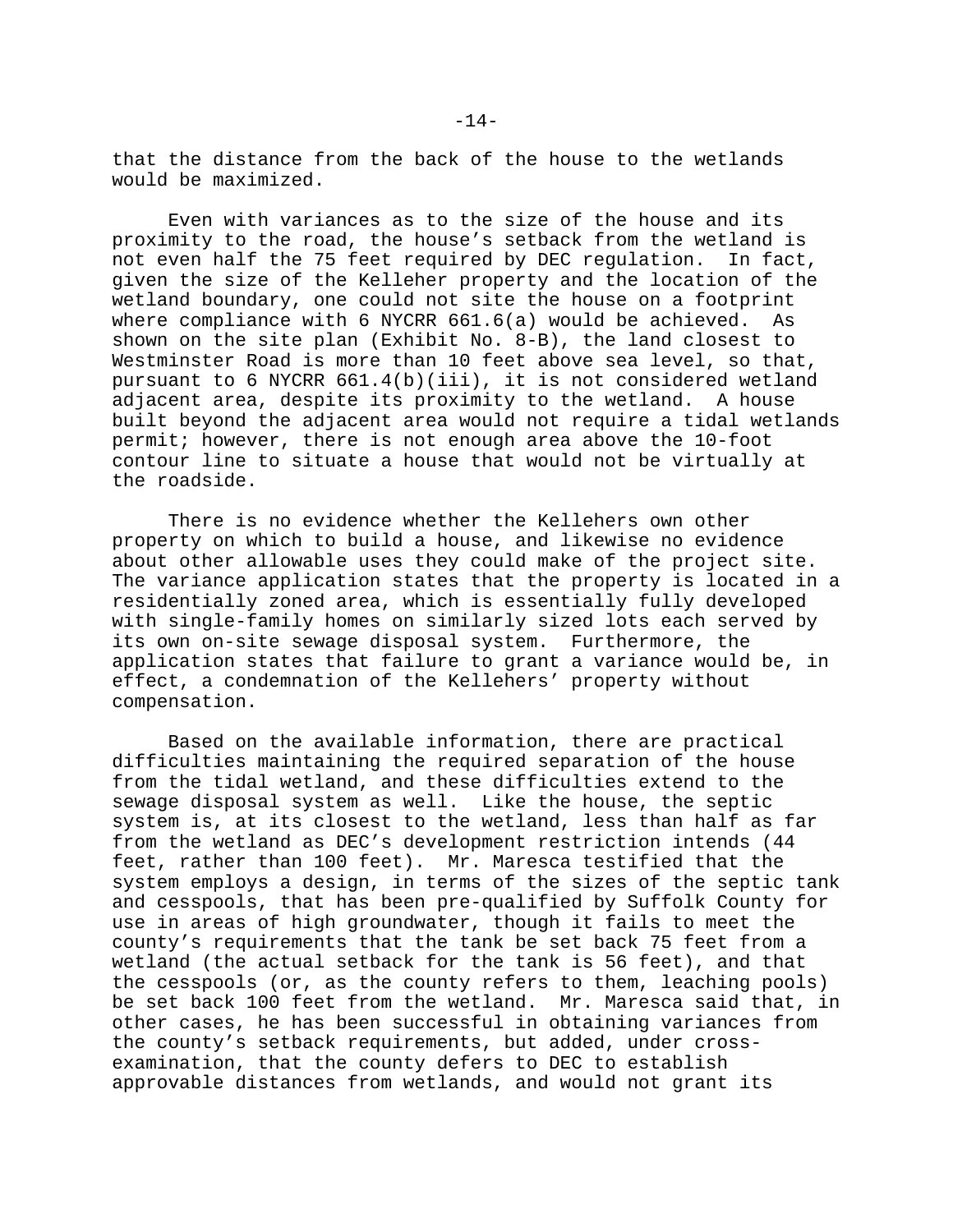variances unless DEC issued its own permit, including all required DEC variances, first.

 Given the lot size and the location of the wetlands on the property, the sewage disposal system, like the house, cannot be moved sufficiently far from the wetland to maintain compliance with DEC's development restrictions, nor can it be feasibly moved outside the adjacent area altogether, given how close it is to the road already.

The practical difficulties encountered by the Kellehers allow DEC the authority to grant the requested variances, but only to the extent that the spirit and intent of the development restrictions are observed, that public safety and welfare are secured, that substantial justice is done, and that the action pursuant to the variance will not have an undue adverse impact on the wetland values. Here, the spirit and intent of the development restrictions are to provide an adequate buffer between the wetland, on the one hand, and the house and septic system on the other. That buffer would be significantly diminished -- and wetland values significantly impacted -- if variances as great as those sought were granted.

For instance, if the variance for the house were granted, there would be an increased risk of surface water runoff entering the wetland, particularly on the east side of the property, where there would be considerable thinning of the adjacent area buffer, which is now covered by thick vegetation. As Mr. Richards explained, silt and organic material that is carried in the runoff can fill in wetland areas, smothering vegetation and causing certain plants. particularly phragmites, to dominate, while reducing species diversity. According to Mr. Richards, a wetland exhibiting a variety of wetland plants, such as this one, has enhanced value because each species fulfills wetland values in its own unique way. As an example, he cited the Baccharis shrub, which, because of its strength, is better than reeds or rushes in dissipating wave energies associated with large-scale storms. Mr. Richards added that many animal species need more than phragmites for food, cover and general survival, and that a wetland overtaken by phragmites has diminished value for wildlife such as deer.

Not only is the wetland at risk from surface runoff, it is at risk from contaminants emanating from the proposed sewage disposal system, Mr. Richards explained. If a variance for this system were granted, its close proximity to the wetland increases the likelihood that fecal coliform, viruses and other pathogens would pass through the groundwater from the cesspools to the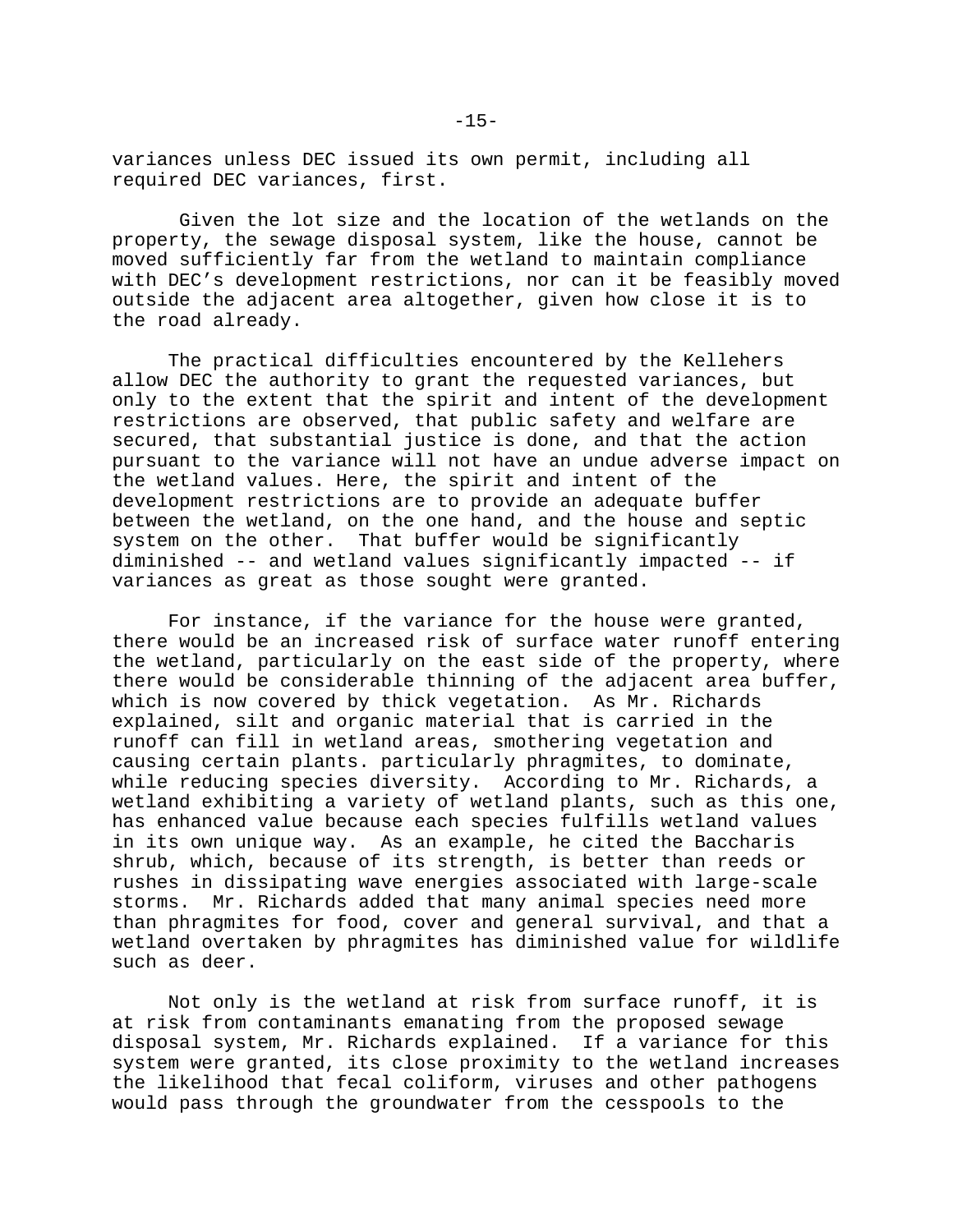wetland, jeopardizing the health of the shellfish population. As Mr. Richards explained, an appropriate distance between septic systems and wetlands is needed so that subsurface soils can filter contaminants from groundwater. The development restriction intends that there be a 100-foot separation, but here that separation would be reduced to as little as 44 feet.

According to Mr. Richards, sandy soils exhibit the highest rates for percolation and groundwater flow, both of which enhance contaminant travel. In response to my question, he said he did not know enough about the soil at the Kelleher property to make a site-specific assessment. However, the Kellehers' own test hole data, for a location between the septic system and the wetland, indicate that the top three feet of soil is "mixed sand and loam," and that, at a depth from six to 13 feet, there is "water in pale brown fine to coarse sand." (The test hole data and test hole location are shown on Exhibit No. 8-B.)

Testimony at the hearing and observations from the site visit both indicate that Calf Creek suffers from eutrophication, a process by which its water has become enriched in dissolved nutrients that stimulate the growth of aquatic plant life, which depletes the dissolved oxygen and makes the waters less suitable for fish and invertebrates. According to the testimony of Mr. Haje for the Kellehers and Mr. Richards for DEC Staff, the nutrients are carried to the creek via overland runoff and, in the case of cesspools, groundwater flow. The water in the creek then enters Mecox Bay, which likewise suffers.

Eutrophication is exhibited by the cloudy, greenish water in the creek, and the brown tides that appear in many of Long Island's bays. According to Mr. Richards, it results in algae blooms that have reduced visibility in Mecox Bay to about two inches, so much that it affects the ability of fish to feed, and inhibits the penetration of light through the water column. Eutrophication is a particular problem for Mecox Bay because, as noted in my findings of fact, it receives little tidal flushing, having no permanent opening to the ocean.

On behalf of the Kellehers, Mr. Haje sought to portray their project as typical of the development that now exists along Calf Creek and in the Mecox Bay basin, noting at one point that if there were to be cumulative impacts of such development, they would already have occurred, and referring to the undeveloped Kelleher lot as "one of the last of the Mohicans." It was noted that while the waters of the creek, at least in the site vicinity, are classified as having a best use for shellfishing, they are now closed to shellfishing due to water contamination.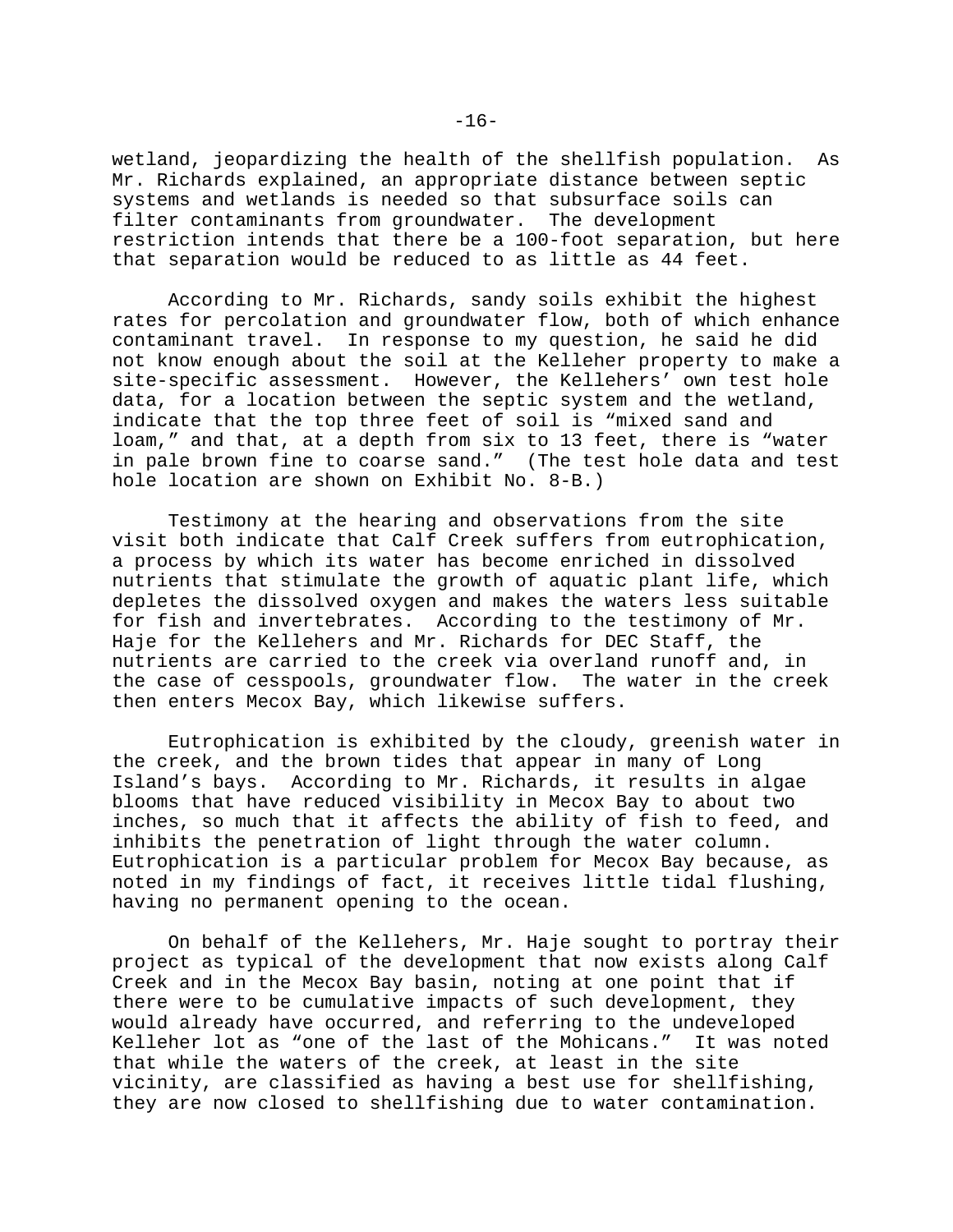While one could argue that, given the scope of past development, one more house would not make a difference to the creek and bay ecology, one could likewise argue that it would not help restore these waters to the best use for which they are still designated, and would likely further diminish wetland values, particularly given the risks posed by a septic system so close to the wetland boundary. The wetland marsh on the Kelleher property, with its diversity of plant life, is an unusual feature along Calf Creek, and serves tidal wetland values not provided by the littoral zone within the creek itself, which makes it especially worthy of protection.

As to whether the project would have "undue" impacts on wetland values, one must note, as Mr. Richards did, that building a house serves the interests of the Kellehers while providing no public benefit. The standards for tidal wetland permits say one must take into account "social and economic benefits" which may be derived from proposed activities, in determining whether the impacts of those activities are "undue." [See 6 NYCRR 661.9(c)(3), standards for permits on adjacent areas.] Here, such benefits do not exist, as the house serves no public purpose, and there is no public interest behind its construction.

The conclusions that granting the requested variances would not be consistent with the intent of the relevant development restrictions, and would have an undue adverse impact on wetland values, are sufficient to warrant denial of the variances. Also, the project itself may be denied on the basis of the same impacts that support the denial of the variances, and the failure to comply with the development restrictions unless the variances are approved. A separate ground for permit denial is the project's incompatibility with public health and welfare, because, as Mr. Richards testified, the pathogens and toxins associated with the septic system could be expected to impact water quality, thereby affecting shellfishing, crabbing, clamming and fishing in the creek and, by extension, the bay to which it is connected.

The Kellehers' arguments on behalf of the requested variances, and on behalf of permit issuance, emphasize the measures they have taken to mitigate project impacts, which include siting the house and septic system as close to Westminster Road and as far from the landward edge of the tidal wetland as possible. These measures, though commendable, do not warrant permit issuance, because given the size of the site and the location of the wetland boundary, which both parties agree to, there is no way to allow the project to go forward and adequately protect the wetland at the same time. Whether a denial of the permit would constitute a taking of the property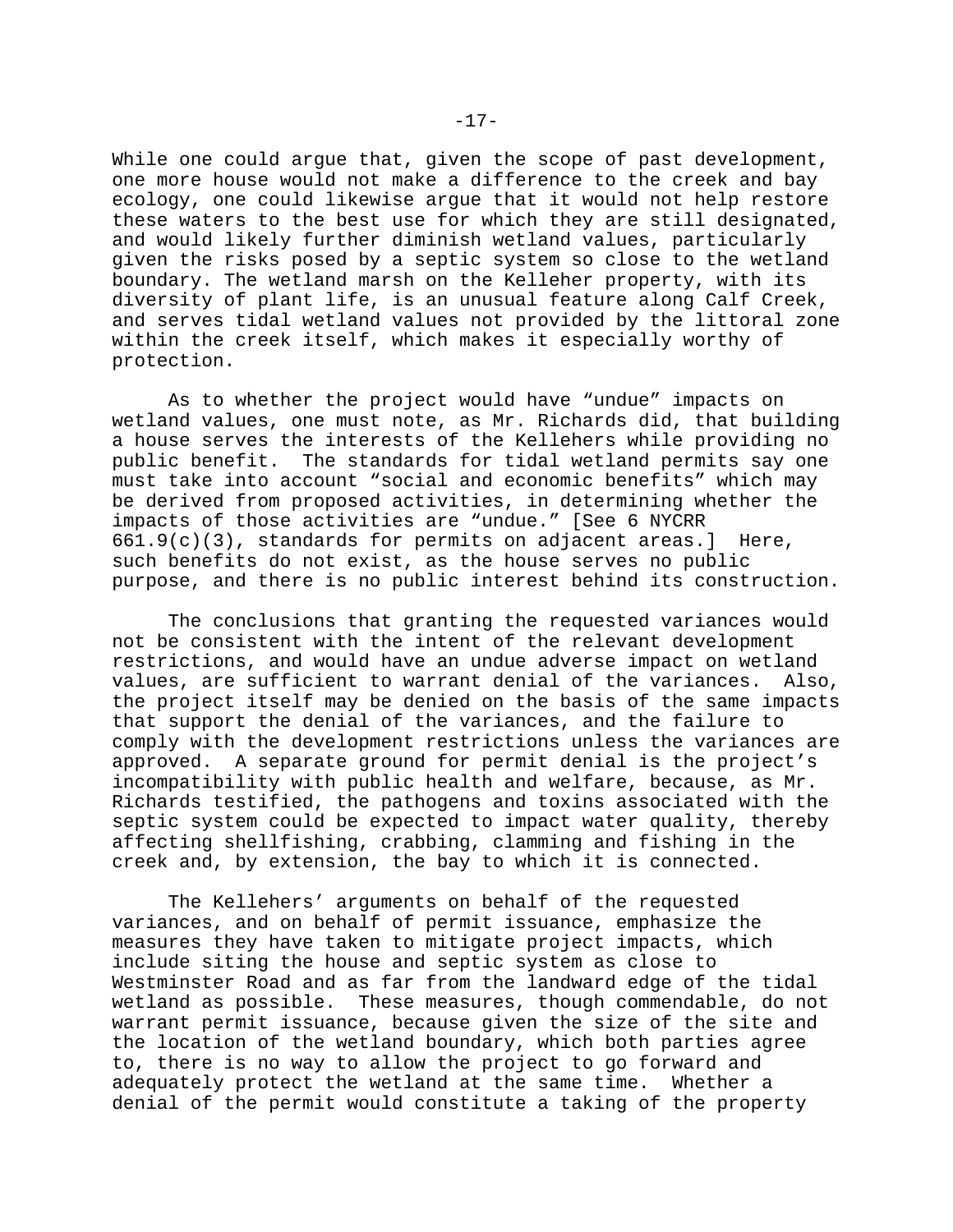without just compensation, as the Kellehers argue, is not an issue for this hearing to determine, and must be litigated in civil court. However, it should be emphasized that Mrs. Kelleher purchased the property in 1999, more than two decades after the tidal wetland regulations were promulgated, and knew or should have known the problems she and her husband would encounter in building a house there.

As for the development restriction at 6 NYCRR 661.6(a)(8), the Kellehers deny that a variance is needed, maintaining, on the basis of Mr. Maresca's testimony, that their dry well can be enlarged to handle roof runoff produced by a five-year storm. According to Mr. Richards, a map included among state guidelines for urban erosion and sediment control (and received as part of Exhibit No. 23) indicates that, for Long Island, a five-year storm consists of four inches of rainfall over a 24-hour period. The dry wells were not designed with this standard in mind, and Mr. Richards, who is not an engineer, offered no opinion whether the proposed dry well would comply with the development restriction or, if it would not, if or how it could be redesigned to do so. This report draws no conclusions about these matters, because, as to them, the record was insufficiently developed. However, it must be emphasized that the dry well was not designed for runoff from the property generally, and it can be expected that some of this runoff, particularly in heavy storms, would reach Calf Creek.

As reflected in the hearing notice (Exhibit No. 1), DEC Staff contends that the project would have cumulative impacts if approved, though Staff did not explain or develop this contention at the hearing. In a similar tidal wetland permitting case, Matter of Palmeri (Decision of the Acting Executive Deputy Commissioner, March 26, 2007), DEC Staff argued that if the application, which there too was for a house, were approved, it would have cumulative impacts upon tidal wetlands generally, as there were other small pockets of undeveloped wetland in the vicinity of the project site, and other, similar applications could follow from approval of the one that was then under review. In that case, I responded that should other, similar applications be made, they would have to be reviewed on their own merits, and issuance of a permit in one matter would not dictate the same result elsewhere, as each project is unique, as is the setting for which it is proposed (Palmeri, ALJ's report, pages 33 and 34, attached to the Commissioner's decision). For the same reasons, it follows that denial of a permit in one matter would not dictate the same result elsewhere.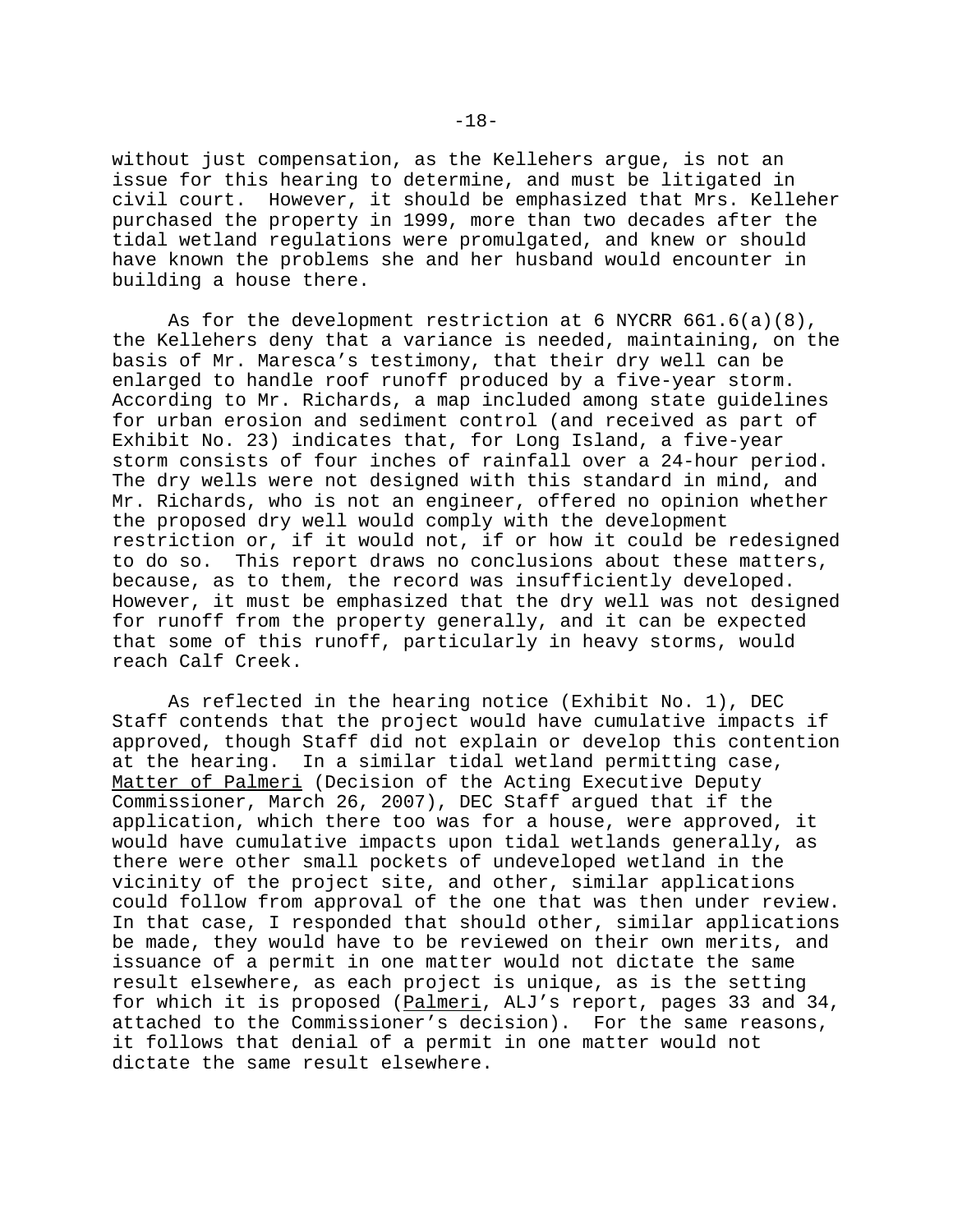In this case, as in Palmeri, DEC Staff said it was raising cumulative impacts as an issue under ECL 3-0301(1)(b). That provision requires the Commissioner to take into account the cumulative impact upon water, land, fish, wildlife and air resources in making permitting decisions. Here, all relevant project impacts have been considered through application of the standards for issuance of tidal wetland permits. According to those standards [at 6 NYCRR 661.9], in determining whether to issue a permit for a proposed regulated activity, DEC must consider the adverse impact such activity would have on various specified values, as delineated in this report, that wetlands have.

ECL  $3-0301(1)(b)$  does not require that impacts of one project be evaluated with impacts of other, similar but unrelated projects that may be proposed in the future. For that reason, I said in Palmeri and repeat here, any reliance on ECL  $3-0301(1)(b)$ is misplaced.

#### **CONCLUSIONS**

The regulated activities proposed by the Kellehers, which involve construction of a house and sewage disposal system, do not meet the standards for issuance of a tidal wetlands permit.

More particularly, these activities would not be compatible with the public health and welfare  $[6 \text{ NYCRR } 661.9(c)(1)],$ particularly given the risk of shellfish contamination, and would have an undue adverse impact on the values of the adjacent tidal wetland  $[6 \text{ NYCRR } 661.9(c)(3)]$ , particularly those values for marine food production, wildlife habitat, flood and hurricane and storm control, cleansing ecosystems, absorption of silt and organic material, and recreational fishing.

Finally, both the house and the sewage disposal system, as proposed, are not set back sufficiently from the wetland to meet the development restrictions at 6 NYCRR  $661.6(a)(1)$  and  $(2)$  $[6$  NYCRR  $661.9(c)(2)]$ . The Kellehers have demonstrated that there are practical difficulties in the way of compliance with these provisions. However, granting them the variances they have requested would not ensure that the spirit and intent of the pertinent provisions are observed, and would have undue adverse impact on wetland values [6 NYCRR 661.11].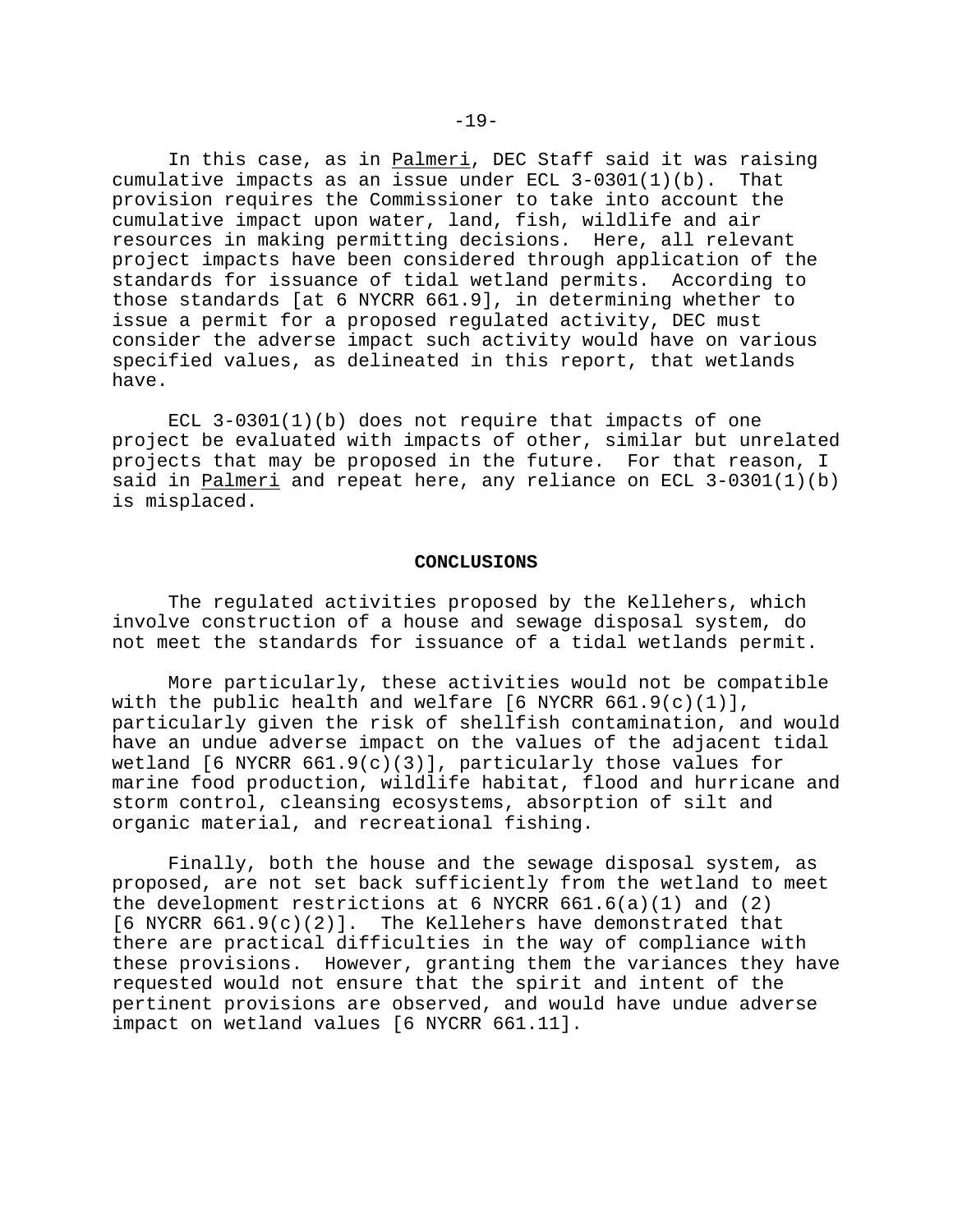# **RECOMMENDATION**

The permit application, including the requested variances, should be denied.